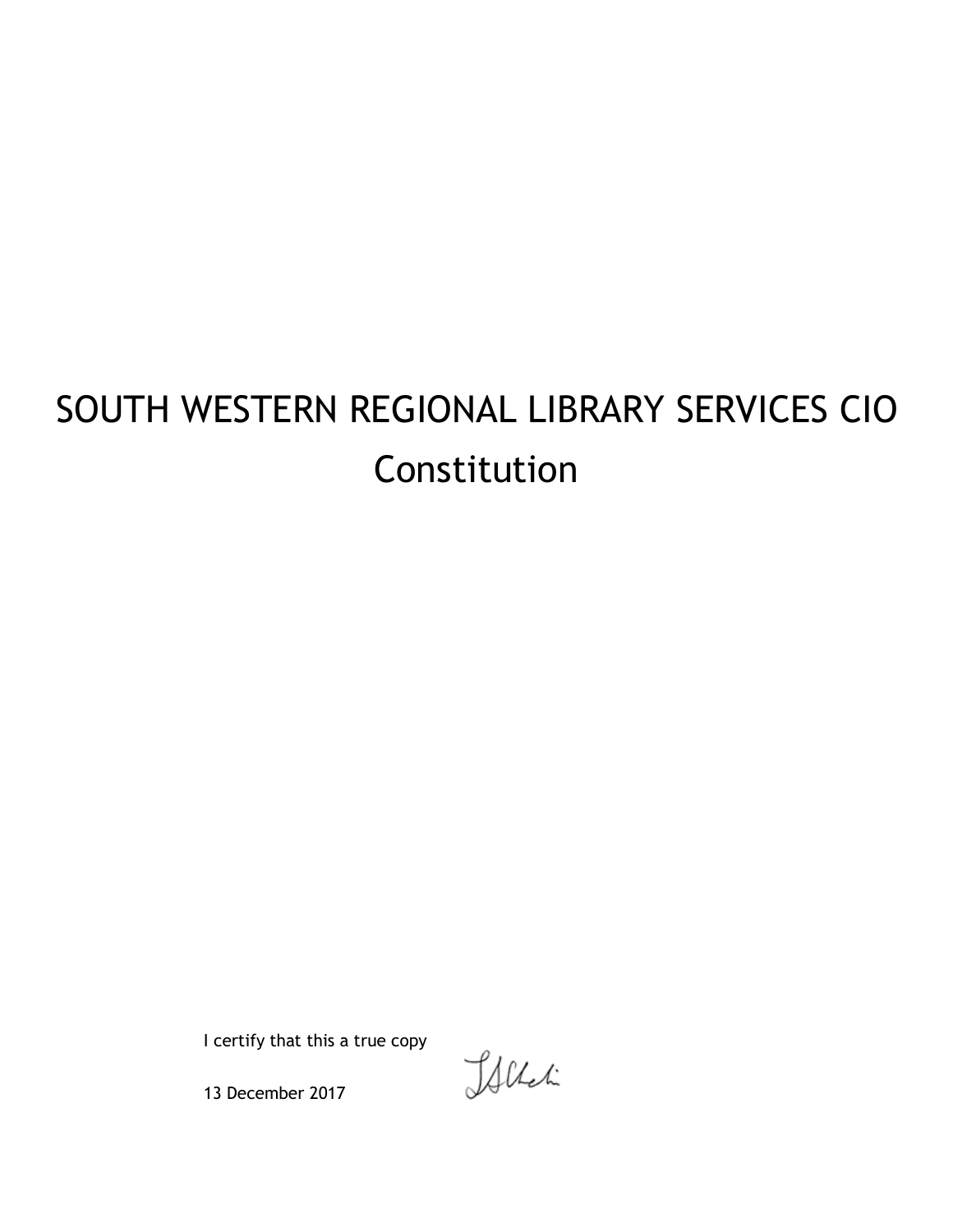# **SOUTH WESTERN REGIONAL LIBRARY SERVICES**

# **CONSTITUTION.**

Date of Constitution (last amended):

| 1. | Name          |                                                                                                                                                                                                                                                                                                                                                                                                                                                                                                |
|----|---------------|------------------------------------------------------------------------------------------------------------------------------------------------------------------------------------------------------------------------------------------------------------------------------------------------------------------------------------------------------------------------------------------------------------------------------------------------------------------------------------------------|
|    |               | The name of the Charitable Incorporated Organisation ("the CIO") is South Western<br>Regional Library Services CIO.                                                                                                                                                                                                                                                                                                                                                                            |
| 2. |               | National location of the principal office                                                                                                                                                                                                                                                                                                                                                                                                                                                      |
|    |               | The principal office of the CIO is in England                                                                                                                                                                                                                                                                                                                                                                                                                                                  |
| 3. | Objects       |                                                                                                                                                                                                                                                                                                                                                                                                                                                                                                |
|    |               | The objects of the CIO are                                                                                                                                                                                                                                                                                                                                                                                                                                                                     |
|    | (1)           | The advancement of education for the benefit of the public by:                                                                                                                                                                                                                                                                                                                                                                                                                                 |
|    | (2)           | (a) Promoting cross sector co-operation between members.<br>(b) Promoting access to library collections and specialist knowledge.<br>(c) Providing a framework for the interlending of materials.<br>(d) Advancing the skills and knowledge of the workforce and their<br>stakeholders.<br>(e) Facilitating a collaborative network to share best practice and<br>excellence.<br>The advancement of literature, knowledge and lifelong learning for the<br>benefit of the public by promoting: |
|    |               | (a) Access to specialist resources.<br>(b) Cultural activities and partnerships.<br>(c) Access to data and information.                                                                                                                                                                                                                                                                                                                                                                        |
| 4. | <b>Powers</b> |                                                                                                                                                                                                                                                                                                                                                                                                                                                                                                |
|    |               | The CIO has power to do anything which is calculated to further its objects or is<br>conducive or incidental to doing so. In particular, the CIO's powers include power to:                                                                                                                                                                                                                                                                                                                    |
|    |               | (1) borrow money and to charge the whole or any part of its property as security<br>for the repayment of the money borrowed. The CIO must comply as<br>appropriate with sections 124 and 125 of the Charities Act 2011 if it wishes to<br>mortgage land;                                                                                                                                                                                                                                       |
|    |               | (2) buy, take on lease or in exchange, hire or otherwise acquire any property and<br>to maintain and equip it for use;                                                                                                                                                                                                                                                                                                                                                                         |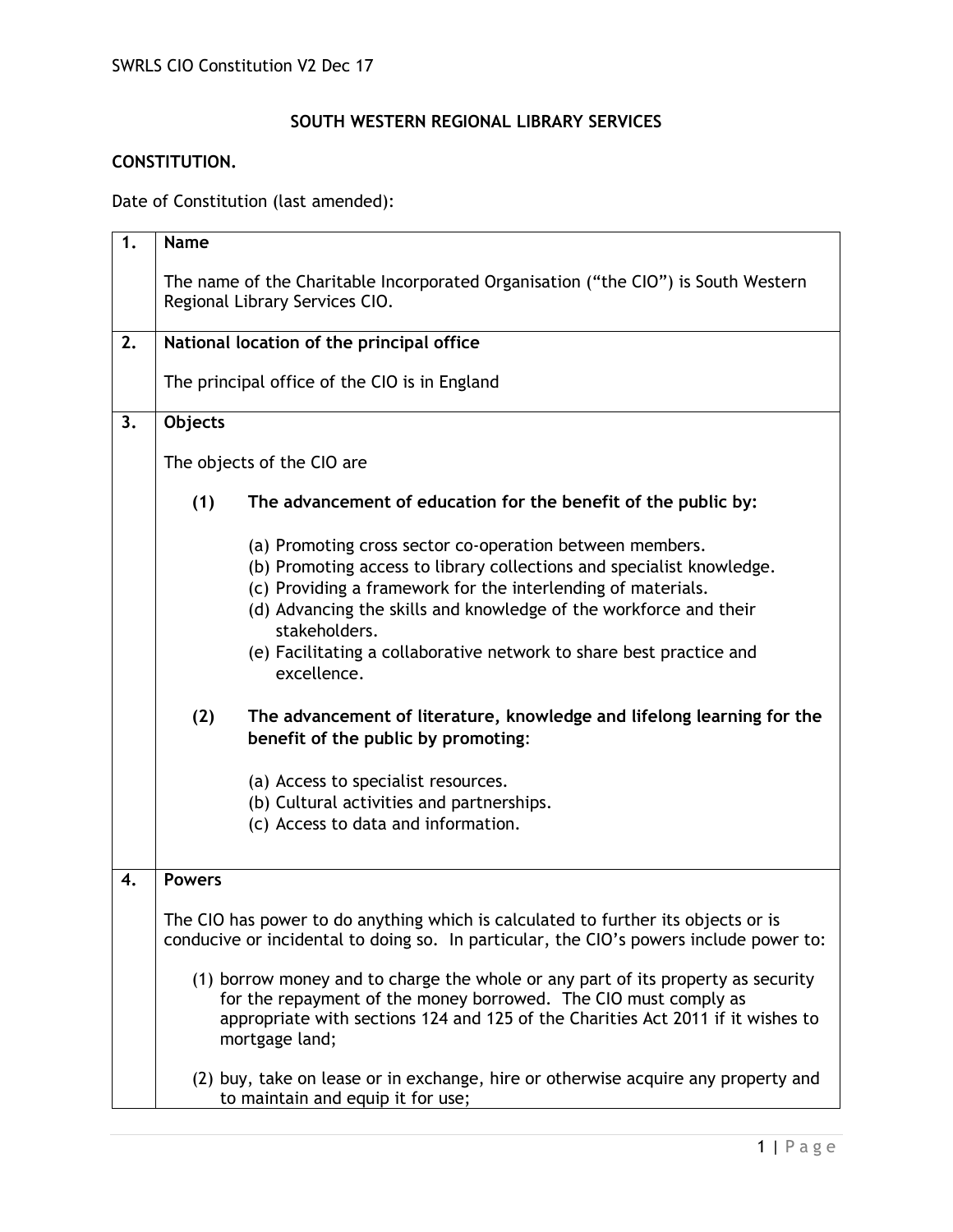|    | (3) sell, lease or otherwise dispose of all or any part of the property belonging to<br>the CIO. In exercising this power, the CIO must comply as appropriate with<br>sections 117 and 119-123 of the Charities Act 2011;<br>(4) employ and remunerate such staff as are necessary for carrying out the work<br>of the CIO. The CIO may employ or remunerate a charity trustee only to the<br>extent that it is permitted to do so by clause 6 (Benefits and payments to<br>charity trustees and connected persons) and provided it complies with the<br>conditions of those clauses;<br>(5) deposit or invest funds, employ a professional fund-manager, and arrange for |
|----|---------------------------------------------------------------------------------------------------------------------------------------------------------------------------------------------------------------------------------------------------------------------------------------------------------------------------------------------------------------------------------------------------------------------------------------------------------------------------------------------------------------------------------------------------------------------------------------------------------------------------------------------------------------------------|
|    | the investments or other property of the CIO to be held in the name of a<br>nominee, in the same manner and subject to the same conditions as the<br>trustees of a trust are permitted to do by the Trustee Act 2000.                                                                                                                                                                                                                                                                                                                                                                                                                                                     |
| 5. | Application of income and property                                                                                                                                                                                                                                                                                                                                                                                                                                                                                                                                                                                                                                        |
|    | (1) The income and property of the CIO must be applied solely towards the<br>promotion of the objects.                                                                                                                                                                                                                                                                                                                                                                                                                                                                                                                                                                    |
|    | (a) A charity trustee is entitled to be reimbursed from the property of the CIO<br>or may pay out of such property reasonable expenses incurred by him or<br>her when acting on behalf of the CIO.                                                                                                                                                                                                                                                                                                                                                                                                                                                                        |
|    | (b) A charity trustee may benefit from trustee indemnity insurance cover<br>purchased at the CIO's expense in accordance with, and subject to the<br>conditions in, section 189 of the Charities Act 2011.                                                                                                                                                                                                                                                                                                                                                                                                                                                                |
|    | (2) None of the income or property of the CIO may be paid or transferred directly<br>or indirectly by way of dividend, bonus or otherwise by way of profit to any<br>member of the CIO. This does not prevent a member who is not a charity<br>trustee receiving:                                                                                                                                                                                                                                                                                                                                                                                                         |
|    | (a) a benefit from the CIO as a beneficiary of the CIO;                                                                                                                                                                                                                                                                                                                                                                                                                                                                                                                                                                                                                   |
|    | (b) reasonable and proper remuneration for any goods or services supplied to<br>the CIO.                                                                                                                                                                                                                                                                                                                                                                                                                                                                                                                                                                                  |
|    | (3) Nothing in this clause shall prevent a charity trustee or connected person<br>receiving any benefit or payment which is authorised by Clause 6.                                                                                                                                                                                                                                                                                                                                                                                                                                                                                                                       |
| 6. | Benefits and payments to charity trustees and connected persons                                                                                                                                                                                                                                                                                                                                                                                                                                                                                                                                                                                                           |
|    | (1) General provisions                                                                                                                                                                                                                                                                                                                                                                                                                                                                                                                                                                                                                                                    |
|    | No charity trustee or connected person may:                                                                                                                                                                                                                                                                                                                                                                                                                                                                                                                                                                                                                               |
|    | (a) buy or receive any goods or services from the CIO on terms preferential to<br>those applicable to members of the public;                                                                                                                                                                                                                                                                                                                                                                                                                                                                                                                                              |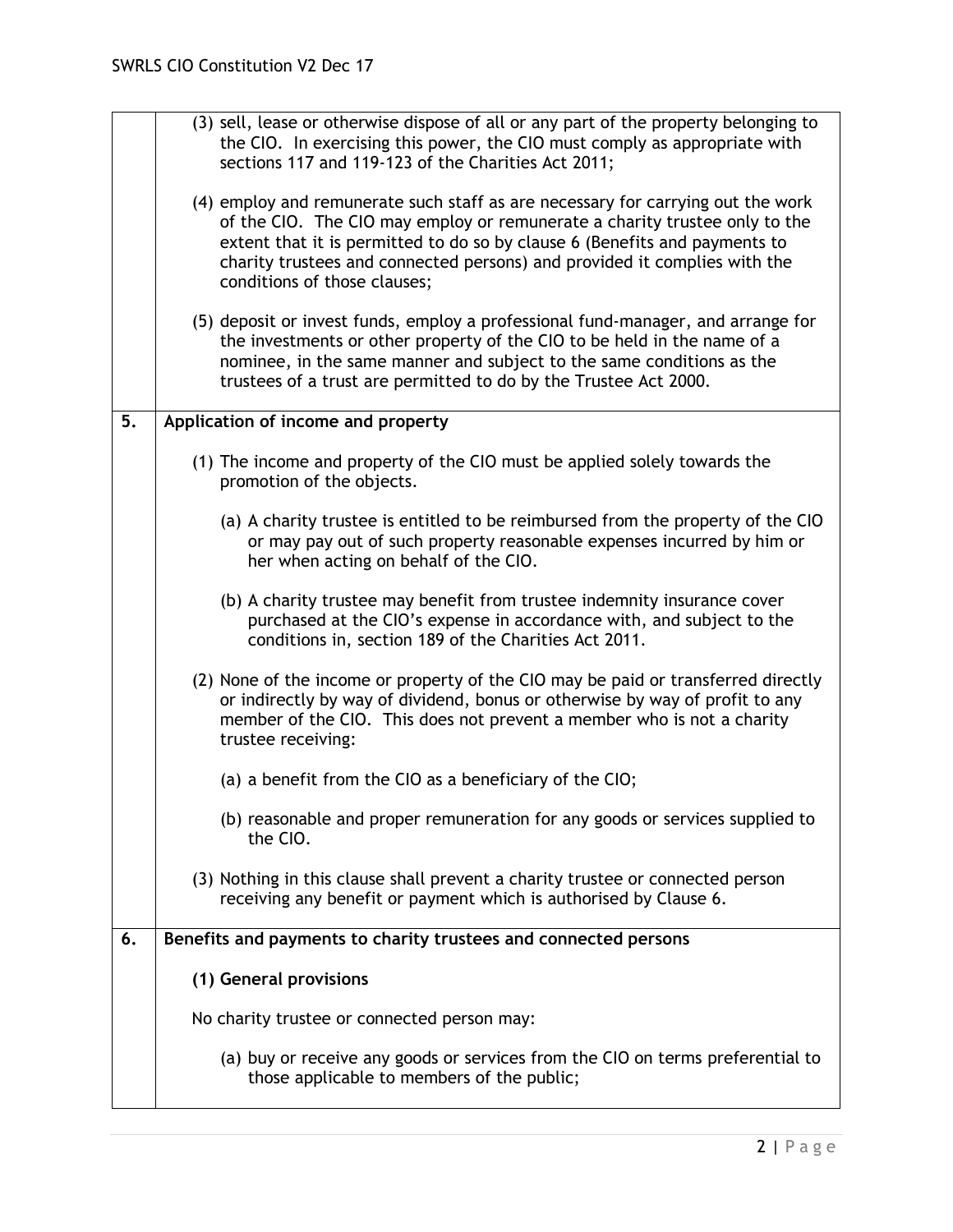|        | (b) sell goods, services, or any interest in land to the CIO;                                                                                                                                                                                                                                                                                                                     |
|--------|-----------------------------------------------------------------------------------------------------------------------------------------------------------------------------------------------------------------------------------------------------------------------------------------------------------------------------------------------------------------------------------|
|        | (c) be employed by, or receive any remuneration from, the CIO;                                                                                                                                                                                                                                                                                                                    |
|        | (d) receive any other financial benefit from the CIO;                                                                                                                                                                                                                                                                                                                             |
| value. | unless the payment or benefit is permitted by sub-clause (2) of this clause, or<br>authorised by the court or the prior written consent of the Charity Commission<br>("the Commission") has been obtained. In this clause, a "financial benefit"<br>means a benefit, direct or indirect, which is either money or has a monetary                                                  |
|        | (2) Scope and powers permitting trustees' or connected persons' benefits                                                                                                                                                                                                                                                                                                          |
|        | (a) A charity trustee or connected person may receive a benefit from the CIO<br>as a beneficiary provided that is available generally to the beneficiaries of<br>the CIO.                                                                                                                                                                                                         |
|        | (b) A charity trustee or connected person may enter into a contract for the<br>supply of services, or of goods that are supplied in connection with the<br>provision of services, to the CIO where that is permitted in accordance<br>with, and subject to the conditions in, section 185 to 188 of the Charities<br>Act 2011.                                                    |
|        | (c) Subject to sub-clause (3) of this clause a charity trustee or connected<br>person may provide the CIO with goods that are not supplied in connection<br>with services provided to the CIO by the charity trustee or connected<br>person.                                                                                                                                      |
|        | (d) A charity trustee or connected person may receive interest on money lent<br>to the CIO at a reasonable and proper rate which must not be more than<br>the Bank of England bank rate (also known as the base rate).                                                                                                                                                            |
|        | (e) A charity trustee or connected person may receive rent for premises let by<br>the trustee or connected person to the CIO. The amount of the rent and<br>the other terms of the lease must be reasonable and proper. The charity<br>trustee concerned must withdraw from any meeting at which such a<br>proposal or the rent or other terms of the lease are under discussion. |
|        | (f) A charity trustee or connected person may take part in the normal trading<br>and fundraising activities of the CIO on the same terms as members of the<br>public.                                                                                                                                                                                                             |
|        | (3) Payment for supply of goods only - controls                                                                                                                                                                                                                                                                                                                                   |
|        | The CIO and its charity trustees may only rely upon the authority provided by sub-<br>clause $(2)(c)$ of this clause if each of the following conditions is satisfied:                                                                                                                                                                                                            |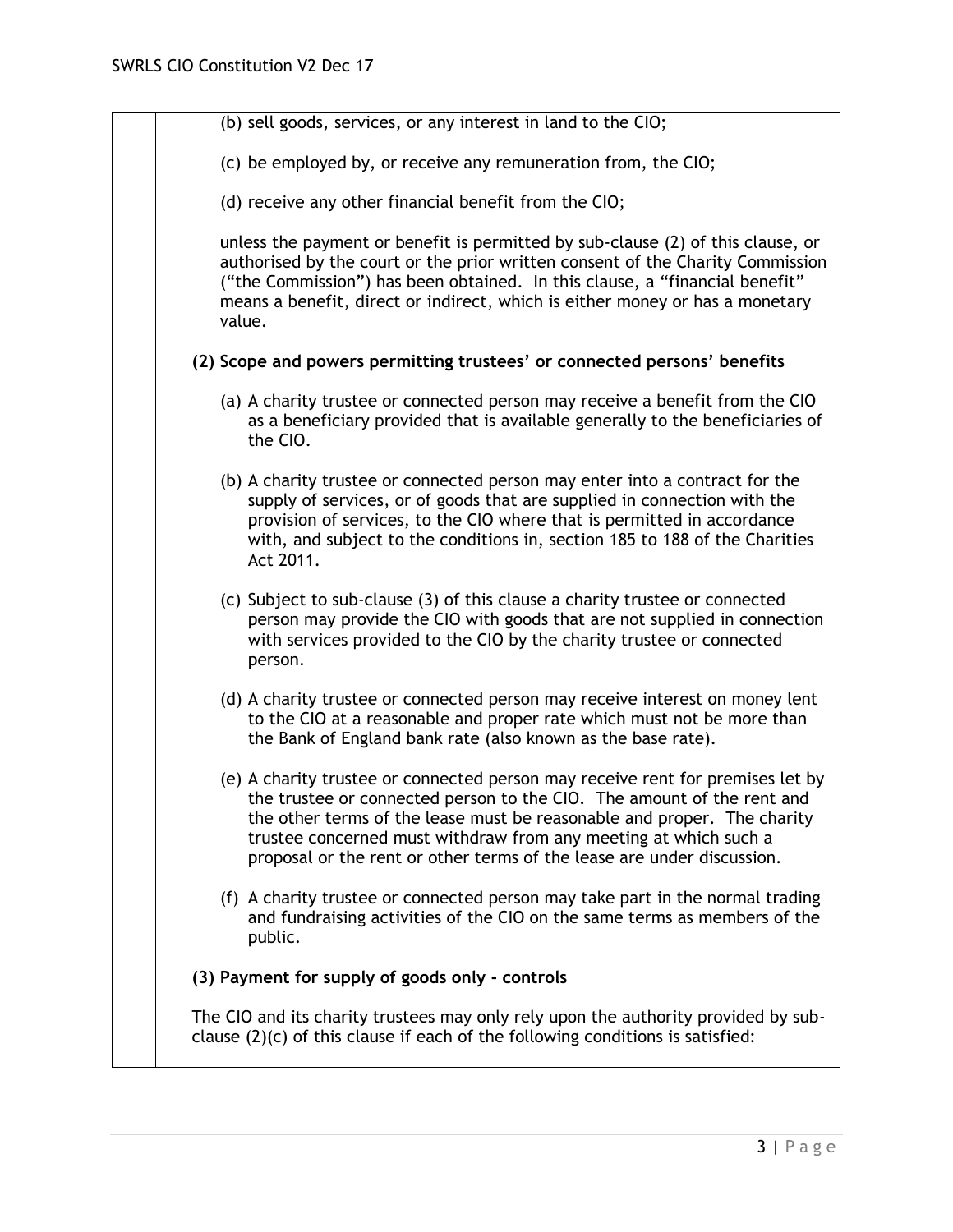|    | (a) The amount or maximum amount of the payment for the goods is set out in<br>a written agreement between the CIO and the charity trustee or connected<br>person supplying the goods ("the supplier").                                                                                                                                                                                 |
|----|-----------------------------------------------------------------------------------------------------------------------------------------------------------------------------------------------------------------------------------------------------------------------------------------------------------------------------------------------------------------------------------------|
|    | (b) The amount or maximum amount of the payment for the goods does not<br>exceed what is reasonable in the circumstances for the supply of the goods<br>in question.                                                                                                                                                                                                                    |
|    | (c) The other charity trustees are satisfied that it is in the best interests of the<br>CIO to contract with the supplier rather than with someone who is not a<br>charity trustee or connected person. In reaching that decision the charity<br>trustees must balance the advantage of contracting with a charity trustee<br>or connected person against the disadvantage of doing so. |
|    | (d) The supplier is absent from part of any meeting at which there is discussion<br>of the proposal to enter into a contract or arrangement with him or her or<br>it with regard to the supply of goods to the CIO.                                                                                                                                                                     |
|    | (e) The suppler does not vote on any such matter and is not to be counted<br>when calculating whether a quorum of charity trustees is present at the<br>meeting.                                                                                                                                                                                                                        |
|    | (f) The reason for their decision is recorded by the charity trustees in the<br>minute book.                                                                                                                                                                                                                                                                                            |
|    | (g) A majority of charity trustees then in office are not in receipt of<br>remuneration or payments authorised by clause 6.                                                                                                                                                                                                                                                             |
|    | $(4)$ In sub-clauses $(2)$ and $(3)$ of this clause:                                                                                                                                                                                                                                                                                                                                    |
|    | (a) "the CIO" includes any company in which the CIO:                                                                                                                                                                                                                                                                                                                                    |
|    | holds more than 50% of the shares; or<br>(i)                                                                                                                                                                                                                                                                                                                                            |
|    | (ii) controls more than 50% of the voting rights attached to the shares;<br>or                                                                                                                                                                                                                                                                                                          |
|    | (iii) has the right to appoint one or more directors to the board of the<br>company;                                                                                                                                                                                                                                                                                                    |
|    | (b) "connected person" includes any person within the definition set out in<br>clause 30 (Interpretation).                                                                                                                                                                                                                                                                              |
| 7. | Conflicts of interest and conflicts of loyalty                                                                                                                                                                                                                                                                                                                                          |
|    | A charity trustee must:                                                                                                                                                                                                                                                                                                                                                                 |
|    | (1) declare the nature and extent of any interest, direct or indirect, which he or<br>she has in proposed transaction or arrangement with the CIO or in any                                                                                                                                                                                                                             |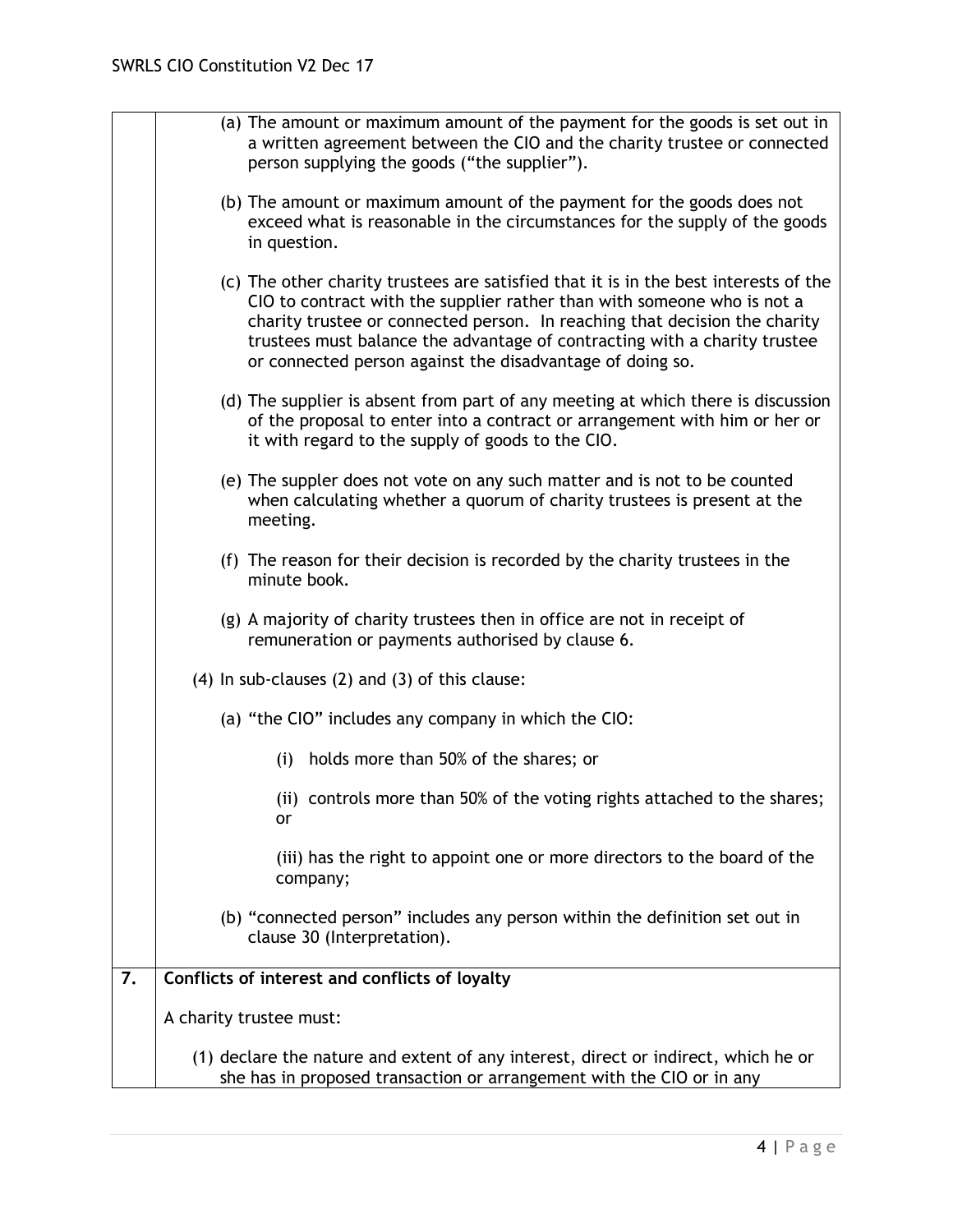|    | transaction or arrangement entered into by the CIO which has not previously<br>been declared; and                                                                                                                                                                                                 |
|----|---------------------------------------------------------------------------------------------------------------------------------------------------------------------------------------------------------------------------------------------------------------------------------------------------|
|    | (2) absent himself or herself from any discussions of the charity trustees in which<br>it is possible that a conflict of interest will arise between his or her duty to act<br>solely in the interests of the CIO and any personal interest (including but not<br>limited to financial interest). |
|    | Any charity trustee absenting himself or herself from any discussion in accordance<br>with this clause must not vote or be counted as part of the quorum in any decision of<br>the charity trustees on the matter.                                                                                |
| 8. | Liability of members to contribute to the assets of the CIO if it is wound up                                                                                                                                                                                                                     |
|    | If the CIO is wound up, the members of the CIO have no liability to contribute to its<br>assets and no personal responsibility for settling its debts and liabilities.                                                                                                                            |
| 9. | Membership of the CIO                                                                                                                                                                                                                                                                             |
|    | (1) Admission of new members                                                                                                                                                                                                                                                                      |
|    | (a) Eligibilty                                                                                                                                                                                                                                                                                    |
|    | Membership of the CIO is open to anyone who is interested in furthering its<br>purposes, and who, by applying for membership, has indicated his, her or its<br>agreement to become a member and acceptance of the duty of members set<br>out in sub-clause (3) of this clause.                    |
|    | A member may be an individual, a corporate body, or an individual or<br>corporate body representing an organisation which is not incorporated.                                                                                                                                                    |
|    | (b) Admission procedure                                                                                                                                                                                                                                                                           |
|    | The charity trustees:                                                                                                                                                                                                                                                                             |
|    | may require applications for membership to be made in any<br>(i)<br>reasonable way that they decide;                                                                                                                                                                                              |
|    | (ii) shall, if they approve an application for membership, notify the<br>applicant of their decision within 28 days;                                                                                                                                                                              |
|    | (iii) may refuse an application for membership if they believe that it is<br>in the best interests of the CIO for them to do so;                                                                                                                                                                  |
|    | (iv) shall, if they decide to refuse an application for membership, give<br>the applicant their reasons for doing so, within 28 days of the decision<br>being taken, and give the applicant the opportunity to appeal against<br>the refusal; and                                                 |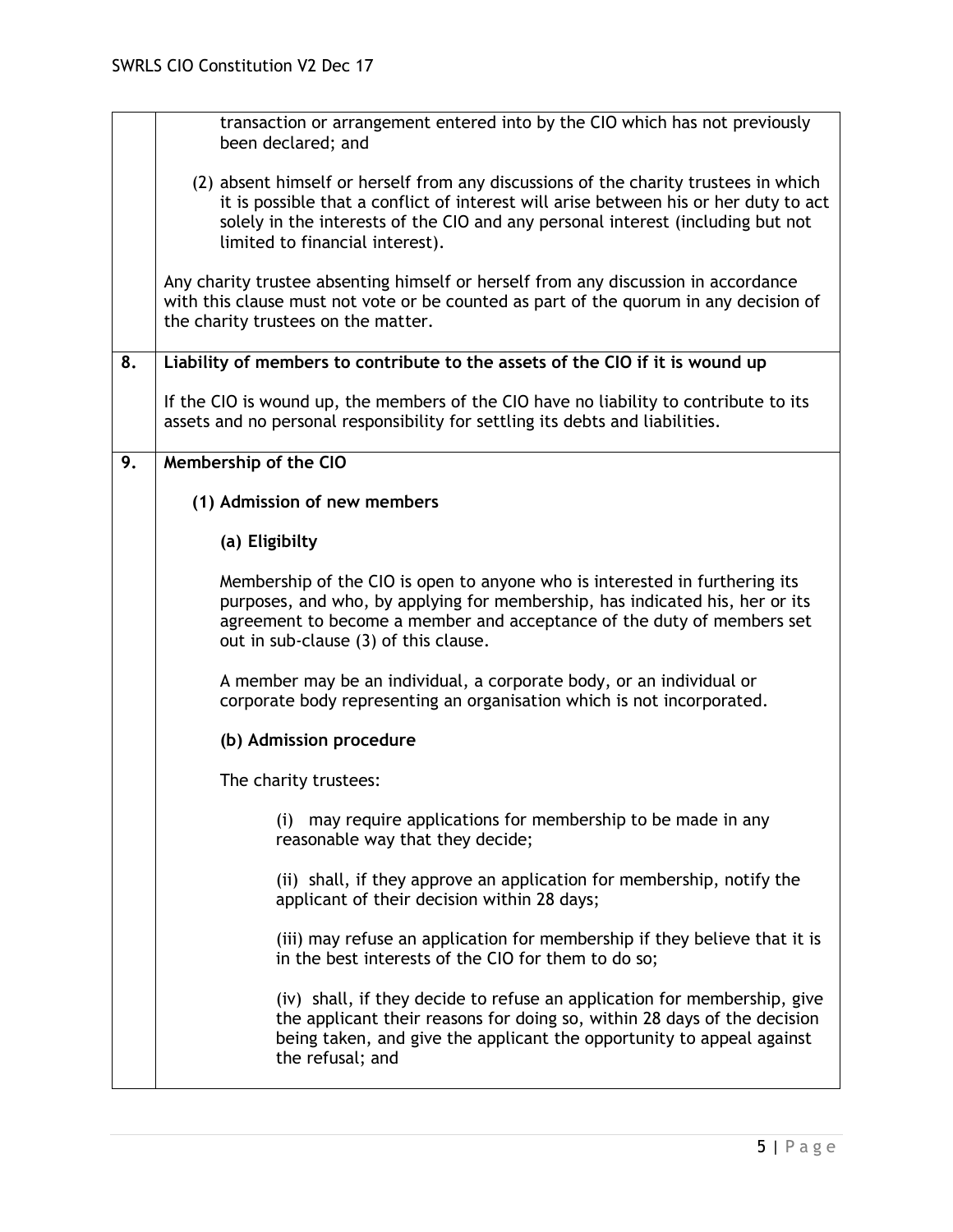(v) shall give fair consideration to any such appeal, and shall inform the applicant of their decision, but any decision to confirm refusal of the application for membership shall be final.

#### **(2) Transfer of membership**

Membership of the CIO cannot be transferred to anyone else except in the case of an individual or corporate body representing an organisation which is not incorporated, whose membership may be transferred by the unincorporated organisation to a new representative. Such transfer of membership does not take effect until the CIO has received written notification of the transfer.

#### **(3) Duty of members**

It is the duty of each member of the CIO to exercise his or her powers as a member of the CIO in a way he or she decides in good faith would be most likely to further the purposes of the CIO.

## **(4) Termination of membership**

(a) Membership of the CIO comes to an end if:

(i) the member dies or in the case of an organisation (or the representative of an organisation) that organisation ceases to exist; or

(ii) the member sends a notice of resignation to the charity trustees; or

(iii) any sum of money owed by the member of the CIO is not paid in full within six months of its falling due; or

(iv) the charity trustees decide that it is in the best interests of the CIO that the member in question should be removed from membership, and pass a resolution to that effect; or

(v) the member contravenes any of the Terms and Conditions of membership of the CIO.

(b) Before the charity trustees take any decision to remove someone from membership of the CIO they must:

> (i) inform the member of the reasons why it is proposed to remove him, her or it from membership;

> (ii) give the member at least 28 clear days notice in which to make representations to the charity trustees as to why he, she or it should not be removed from membership;

(iii) at a duly constituted meeting of the charity trustees, consider whether or not the member should be removed from membership;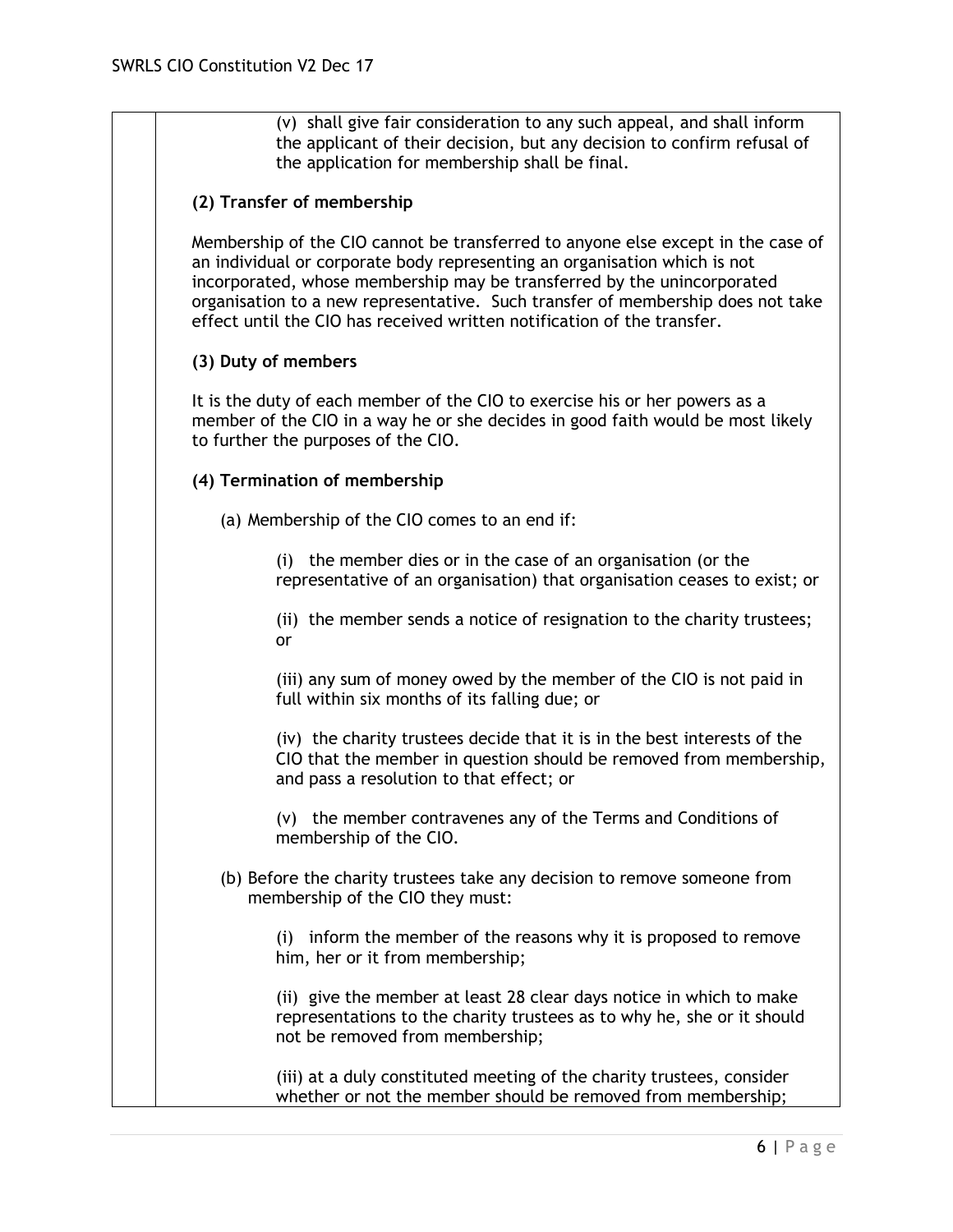|     | (iv) consider at that meeting any representations which the member<br>makes as to why the member should be removed; and                                                                                                                                                                                                            |
|-----|------------------------------------------------------------------------------------------------------------------------------------------------------------------------------------------------------------------------------------------------------------------------------------------------------------------------------------|
|     | (v) allow the member, or the member's representative, to make those<br>representations in person at that meeting, if the member so chooses.                                                                                                                                                                                        |
|     | (5) Membership fees                                                                                                                                                                                                                                                                                                                |
|     | The CIO may require members to pay reasonable membership fees to the CIO.                                                                                                                                                                                                                                                          |
|     | (6) Informal or associate (non-voting) membership                                                                                                                                                                                                                                                                                  |
|     | (a) The charity trustees may create associate or other classes of non-voting<br>membership, and may determine the rights and obligations of any such<br>members (including payment of membership fees), and the conditions for<br>admission to, and termination of membership of any such class of<br>members.                     |
|     | (b) Other references in this constitution to "members" and "membership" do<br>not apply to non-voting members, and non-voting members do not qualify<br>as members for any purpose under the Charities Acts, General Regulations<br>or Dissolution Regulations.                                                                    |
| 10. | Members' decisions                                                                                                                                                                                                                                                                                                                 |
|     | (1) General provisions                                                                                                                                                                                                                                                                                                             |
|     | Except for those decisions that must be taken in a particular way as indicated in<br>sub-clause (4) of this clause, decisions of the members of the CIO may be taken<br>either by vote at a general meeting as provided in sub-clause (2) of this clause or<br>by written resolution as provided in sub-clause (3) of this clause. |
|     | (2) Taking ordinary decisions by vote                                                                                                                                                                                                                                                                                              |
|     |                                                                                                                                                                                                                                                                                                                                    |
|     | Subject to sub-clause (4) of this clause, any decision of the members of the CIO<br>may be taken by means of a resolution at a general meeting. Such a resolution<br>may be passed by a simple majority of votes cast at the meeting (including proxy<br>votes).                                                                   |
|     | (3) Taking ordinary decisions by written resolution without a general meeting                                                                                                                                                                                                                                                      |
|     | (a) Subject to sub-clause (4) of this clause, a resolution in writing agreed by a<br>simple majority of all members who would have been entitled to vote upon<br>it had it been proposed at a general meeting shall be effective, provided<br>that:                                                                                |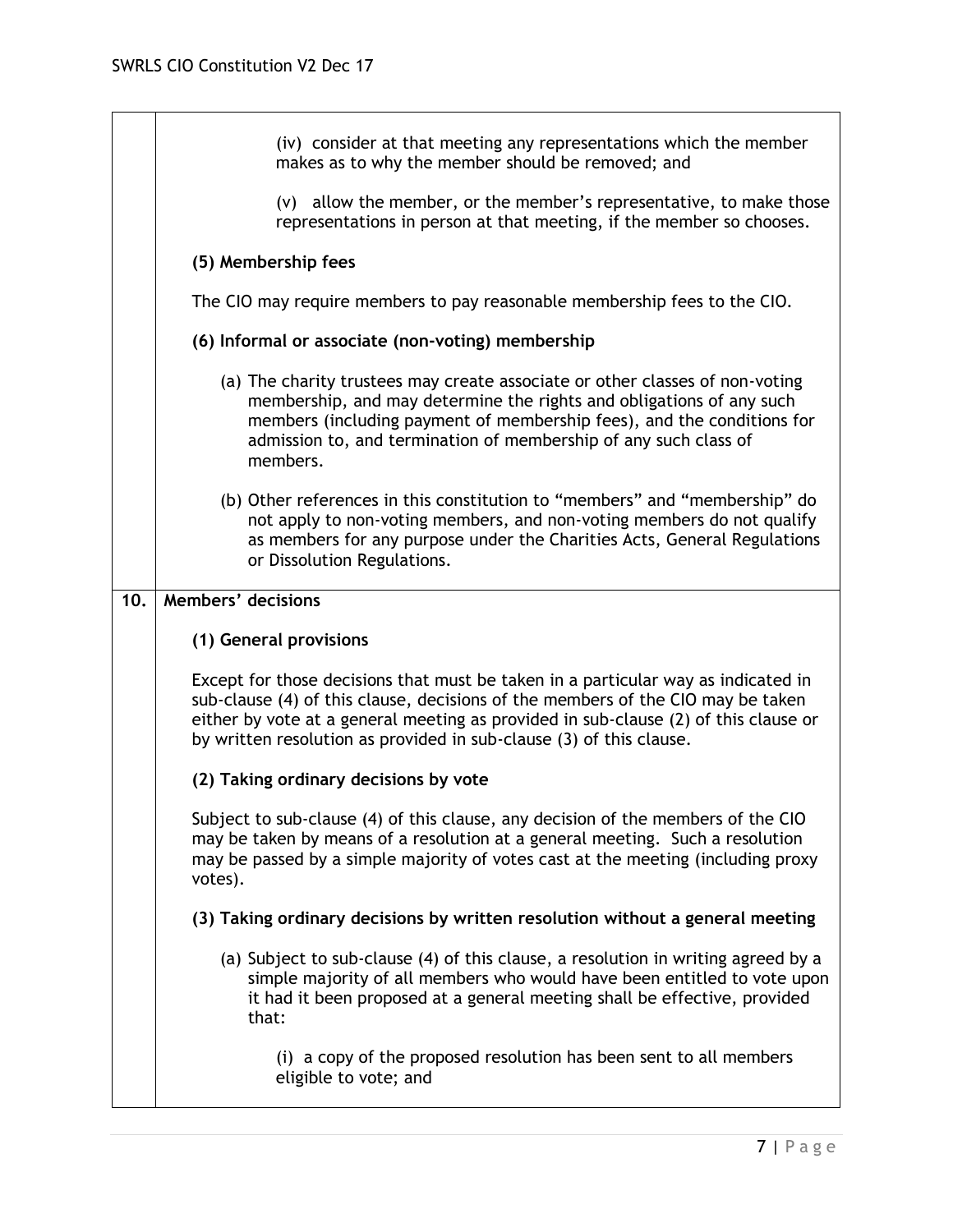| (ii) a simple majority of members has signified its agreement to the<br>resolution in a document or documents which are received at the<br>principal office within a period of 28 days beginning with the                                                                                                                                 |
|-------------------------------------------------------------------------------------------------------------------------------------------------------------------------------------------------------------------------------------------------------------------------------------------------------------------------------------------|
| circulation date. The document signifying a member's agreement must<br>be authenticated by their signature (or in the case of an organisation                                                                                                                                                                                             |
| which is a member, by execution according to its usual procedure), by<br>statement of their identity accompanying the document, or in such<br>other manner as the CIO has specified.                                                                                                                                                      |
| (b) The resolution in writing may comprise several copies to which one or more<br>members has signified their agreement.                                                                                                                                                                                                                  |
| (c) Eligibility to vote on the resolution is limited to members who are<br>members of the CIO on the date when the proposal is first circulated in<br>accordance with paragraph (a) above.                                                                                                                                                |
| (d) Not less than 10% of the members of the CIO may request the charity<br>trustees to make a proposal for decision by members.                                                                                                                                                                                                           |
| (e) The charity trustees must within 28 days of receiving such a request<br>comply with it if:                                                                                                                                                                                                                                            |
| (i) The proposal is not frivolous or vexatious, and does not involve the<br>publication of defamatory material;                                                                                                                                                                                                                           |
| (ii) The proposal is stated with sufficient clarity to enable effect to be<br>given to it if it is agreed by the members; and                                                                                                                                                                                                             |
| (iii) Effect can lawfully be given to the proposal if it is so agreed.                                                                                                                                                                                                                                                                    |
| (f) Sub-clauses (a) to (c) of this clause apply to a proposal made at the<br>request of members.                                                                                                                                                                                                                                          |
| (4) Decisions that must be taken in a particular way                                                                                                                                                                                                                                                                                      |
| (a) Any decision to remove a trustee must be taken in accordance with clause<br>$15(2)$ .                                                                                                                                                                                                                                                 |
| (b) Any decision to amend this constitution must be taken in accordance with<br>clause 28 of this constitution (Amendment of Constitution).                                                                                                                                                                                               |
| (c) Any decision to wind up or dissolve the CIO must be taken in accordance<br>with clause 29 of this constitution (Voluntary winding up or dissolution).<br>Any decision to amalgamate or transfer the undertaking of the CIO to one<br>or more other CIOs must be taken in accordance with the provisions of the<br>Charities Act 2011. |
|                                                                                                                                                                                                                                                                                                                                           |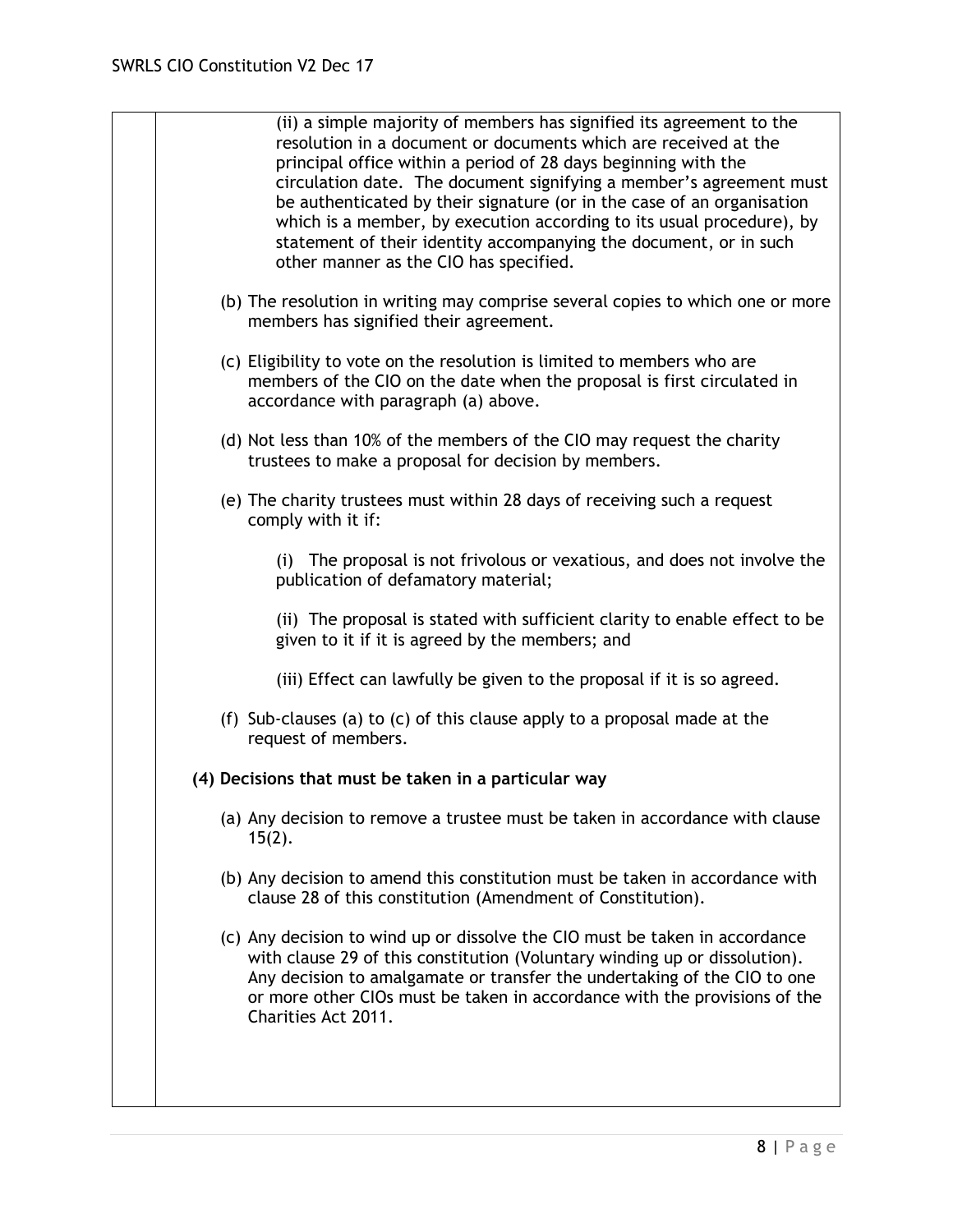| 11. | <b>General meetings of members</b>                                                                                                                                                                                                                                                                                                                                                                                                    |
|-----|---------------------------------------------------------------------------------------------------------------------------------------------------------------------------------------------------------------------------------------------------------------------------------------------------------------------------------------------------------------------------------------------------------------------------------------|
|     | (1) Types of general meeting                                                                                                                                                                                                                                                                                                                                                                                                          |
|     | There must be an annual general meeting (AGM) of the members of the CIO. The<br>first AGM must be held within 18 months of the registration of the CIO, and<br>subsequent AGMs must be held at intervals of not more than 15 months. The AGM<br>must receive the annual statement of accounts (duly audited or examined where<br>applicable) and the trustees' annual report, and must elect trustees as required<br>under clause 13. |
|     | Other general meetings of the members of the CIO may be held at any time.                                                                                                                                                                                                                                                                                                                                                             |
|     | All general meetings must be held in accordance with the following provisions.                                                                                                                                                                                                                                                                                                                                                        |
|     | (2) Calling general meetings                                                                                                                                                                                                                                                                                                                                                                                                          |
|     | (a) The charity trustees:                                                                                                                                                                                                                                                                                                                                                                                                             |
|     | (i) must call the annual general meeting of members of the CIO in<br>accordance with sub-clause (1) of this clause; and identify it as such in<br>the notice of the meeting; and                                                                                                                                                                                                                                                      |
|     | (ii) may call any other general meeting of the members at any time.                                                                                                                                                                                                                                                                                                                                                                   |
|     | (b) The charity trustees must, within 28 days, call a general meeting of the<br>members of the CIO if:                                                                                                                                                                                                                                                                                                                                |
|     | (i) they receive a request to do so from at least 10% of the members of<br>the CIO; and                                                                                                                                                                                                                                                                                                                                               |
|     | (ii) the request states the general nature of the business to be dealt<br>with at the meeting, and is authenticated by the member(s) making the<br>request.                                                                                                                                                                                                                                                                           |
|     | (c) If, at the time of any such request, there has not been any general meeting<br>of the members of the CIO for more than 12 months, then sub-clause (b)(i)<br>of this clause shall have effect as if 5% were substituted for 10%.                                                                                                                                                                                                   |
|     | (d) Any such request may include particulars of a resolution that may properly<br>be proposed, and is intended to be proposed, at the meeting.                                                                                                                                                                                                                                                                                        |
|     | (e) A resolution may only properly be proposed if it is lawful, and is not<br>defamatory, frivolous or vexatious.                                                                                                                                                                                                                                                                                                                     |
|     | (f) Any general meeting called by the charity trustees at the request of<br>members of the CIO must be held within 28 days from the date on which it<br>is called.                                                                                                                                                                                                                                                                    |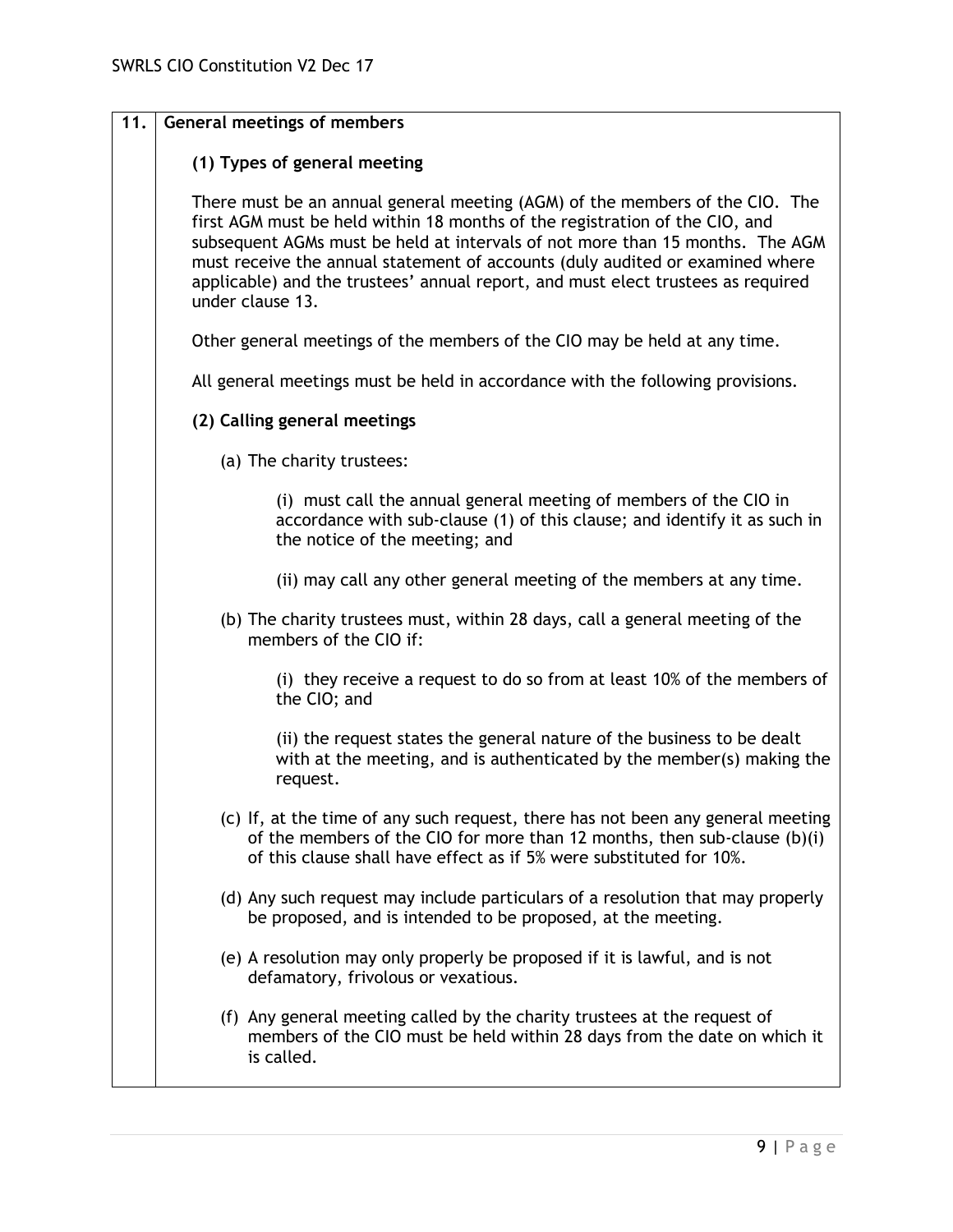| (g) If the charity trustees fail to comply with this obligation to call a general<br>meeting at the request of its members, then the members who requested<br>the meeting may themselves call a general meeting.                                                                                                                                                                                                        |
|-------------------------------------------------------------------------------------------------------------------------------------------------------------------------------------------------------------------------------------------------------------------------------------------------------------------------------------------------------------------------------------------------------------------------|
| (h) A general meeting called in this way must be held not more than 3 months<br>after the date when the members first requested the meeting.                                                                                                                                                                                                                                                                            |
| (i) The CIO must reimburse any reasonable expenses incurred by the members<br>calling a general meeting by reason of the failure of the charity trustees to<br>duly call the meeting, but the CIO shall be entitled to be indemnified by<br>the charity trustees who were responsible for such failure.                                                                                                                 |
| (3) Notice of general meetings                                                                                                                                                                                                                                                                                                                                                                                          |
| (a) The charity trustees, or, as the case may be, the relevant members of the<br>CIO, must give at least 28 clear days notice of any general meeting to all of<br>its members, and any charity trustee of the CIO who is not a member.                                                                                                                                                                                  |
| (b) If it is agreed by not less than 90% of all members of the CIO, any<br>resolution may be proposed and passed at the meeting even though the<br>requirements of sub-clause (3)(a) of this clause have not been met. This<br>sub-clause does not apply where a specified period of notice is strictly<br>required by another clause in this constitution, by the Charities Act 2011 or<br>by the General Regulations. |
| (c) The notice of any general meeting must:                                                                                                                                                                                                                                                                                                                                                                             |
| (i) state the time and date of the meeting;                                                                                                                                                                                                                                                                                                                                                                             |
| (ii) give the address at which the meeting is to take place;                                                                                                                                                                                                                                                                                                                                                            |
| (iii) give particulars of any resolution which is to be moved at the<br>meeting, and of the general nature of any other business to be dealt<br>with at the meeting; and                                                                                                                                                                                                                                                |
| (iv) if a proposal to alter the constitution of the CIO is to be<br>considered at the meeting, include the text of the proposed alteration;                                                                                                                                                                                                                                                                             |
| (v) include, with the notice for the AGM, the annual statement of<br>accounts and trustees' annual report, details of persons standing for<br>election or re-election as trustee, or where allowed under clause 22<br>(Use of electronic communication), details of where the information<br>may be found on the CIO's website.                                                                                         |
| (d) Proof that an envelope containing a notice was properly addressed,<br>prepaid and posted; or that an electronic form of notice was properly<br>addressed and sent, shall be conclusive evidence that the notice was given.<br>Notice shall be deemed to be given 48 hours after it was posted or sent.                                                                                                              |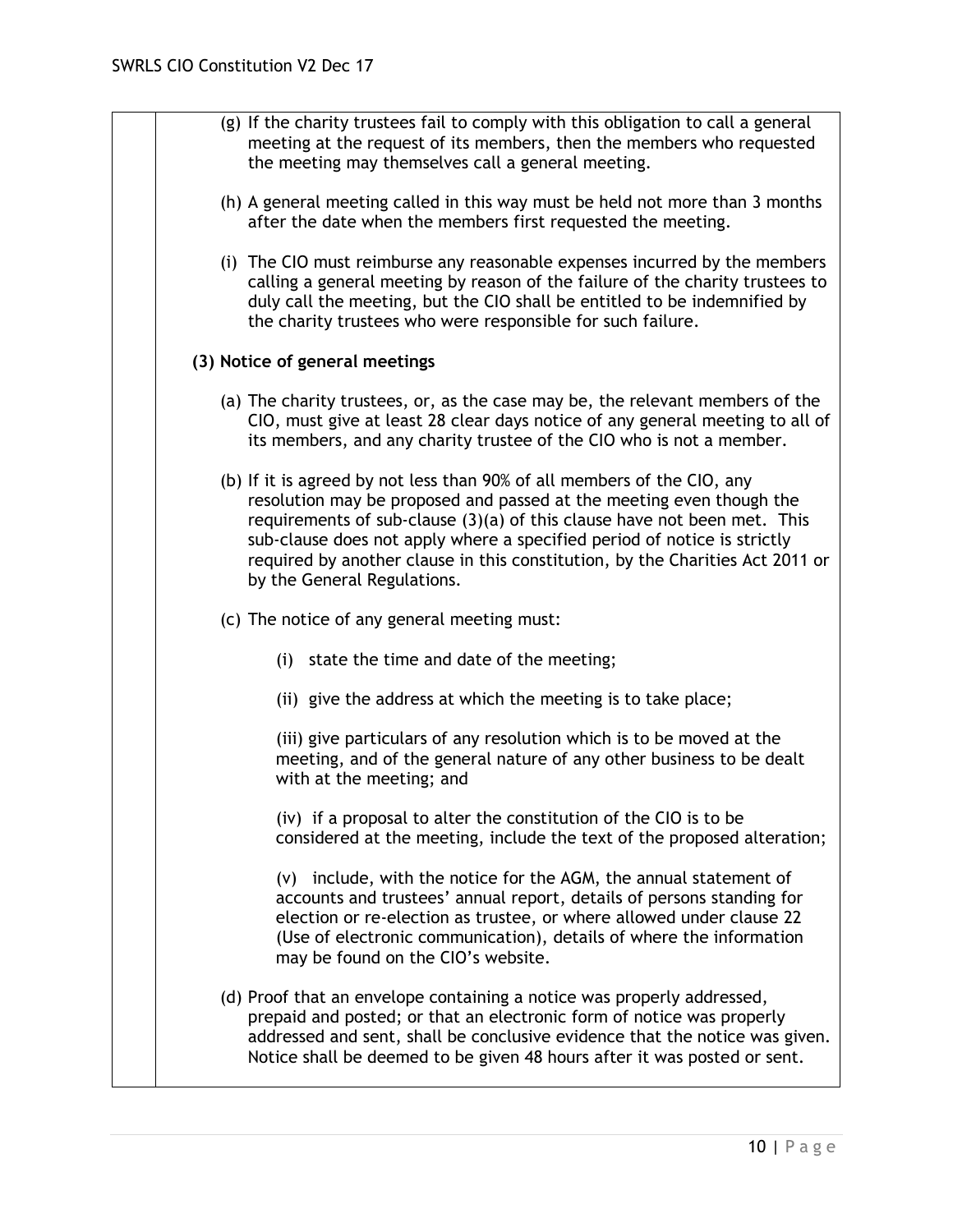(e) The proceedings of a meeting shall not be invalidated because a member who was entitled to receive notice of the meeting did not receive it because of accidental omission by the CIO.

# **(4) Chairing of general meetings**

The person appointed as Honorary Chair under clause 13 (Appointment of charity trustees), shall, if present at the general meeting and willing to act, preside as chair of the meeting. Subject to that, the vice chair or another honorary officer will act as chair. If no honorary officer is present, the charity trustees present at a general meeting shall elect one of their number to chair the meeting. If no trustee is present or those that are present are unwilling to chair, the members of the CIO who are present at the general meeting shall elect a chair to preside at the meeting.

## **(5) Quorum at general meetings**

- (a) No business may be transacted at any general meeting of the members of the CIO unless a quorum is present when the meeting starts.
- (b) Subject to the following provisions, the quorum for general meetings shall be the greater of 5% or five members. An organisation represented by a person present at the meeting in accordance with sub-clause (8) of this clause, is counted as being present in person.
- (c) If the meeting has been called by or at the request of the members and a quorum is not present within 15 minutes of the starting time specified in the notice of the meeting, the meeting is closed.
- (d) If the meeting has been called in any other way and a quorum is not present within 15 minutes of the starting time specified in the notice of the meeting, the chair must adjourn the meeting. The date, time and place at which the meeting will resume must be notified to the CIO's members at least seven clear days before the date on which it will resume.
- (e) If a quorum is not present within 15 minutes of the start time of the adjourned meeting, the member or members present at the meeting constitute a quorum.
- (f) If at any time during the meeting a quorum ceases to be present, the meeting may discuss issues and make recommendations to the trustees but may not make any decisions. If decisions are required which must be made at the meeting by the members, the meeting must be adjourned.
- **(6) Voting at general meetings**
	- (a) Any decision other than one falling within clause 10(4) (Decisions that must be taken in a particular way) shall be taken by a simple majority of votes cast at the meeting (including proxy votes). Every member has one vote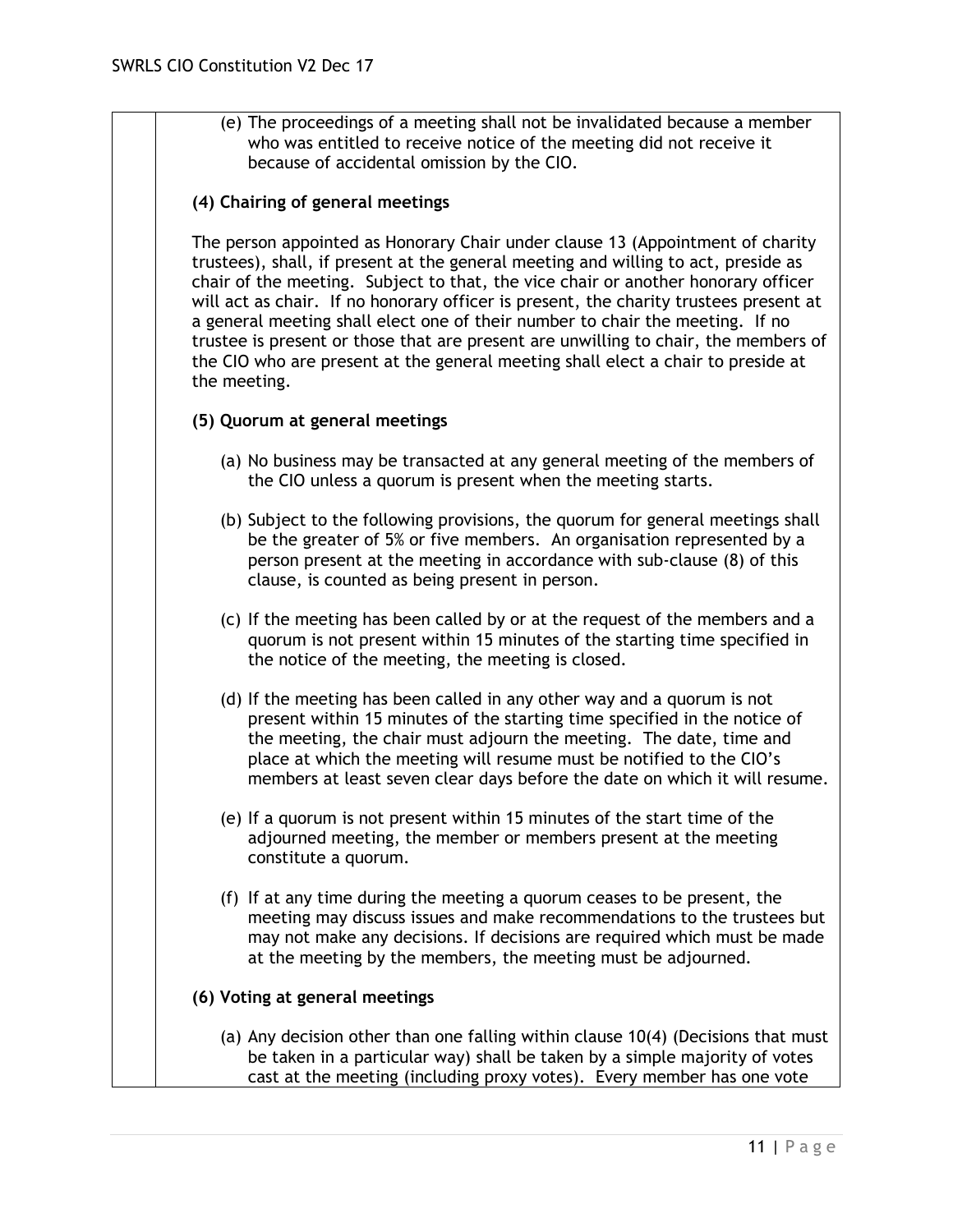unless otherwise provided in the rights of a particular class of membership under this constitution.

- (b) A resolution put to the vote of a meeting shall be decided on a show of hands, unless (before or on the declaration of the result of the show of hands) a poll is duly demanded. A poll may be demanded by the chair or by at least 10% of the members present in person or by proxy at the meeting.
- (c) A poll demanded on the election of a person to chair the meeting or on a question of adjournment must be taken immediately. A poll on any other matter shall be taken, and the result of the poll shall be announced, in such manner as the chair of the meeting shall decide, provided that the poll must be taken, and the result of the poll announced, within 30 days of the demand for the poll.
- (d) A poll may be taken:
	- (i) at the meeting at which it was demanded; or
	- (ii) at some other time and place specified by the chair; or
	- (iii) through the use of postal or electronic communications.
- (e) In the event of an equality of votes, whether by show of hands or on a poll, the chair of the meeting shall have a second, or casting vote.
- (f) Any objection to the qualification of any voter must be raised at the meeting at which the vote is cast and the decision of the chair of the meeting shall be final.

## **(7) Proxy voting**

- (a) Any member of the CIO may appoint another person as a proxy to exercise all or any of that member's rights to attend, speak and vote at a general meeting of the CIO. Proxies must be appointed by a notice in writing (a "proxy notice") which:
	- (i) states the name and address of the member appointing the proxy;

(ii) identifies the person appointed to be that member's proxy and the general meeting in relation to which that person is appointed;

(iii) is signed by or on behalf of the member appointing the proxy, or is authenticated in such manner as the CIO may determine; and

(iv) is delivered to the CIO in accordance with the constitution and any instructions contained in the notice of the general meeting to which they relate.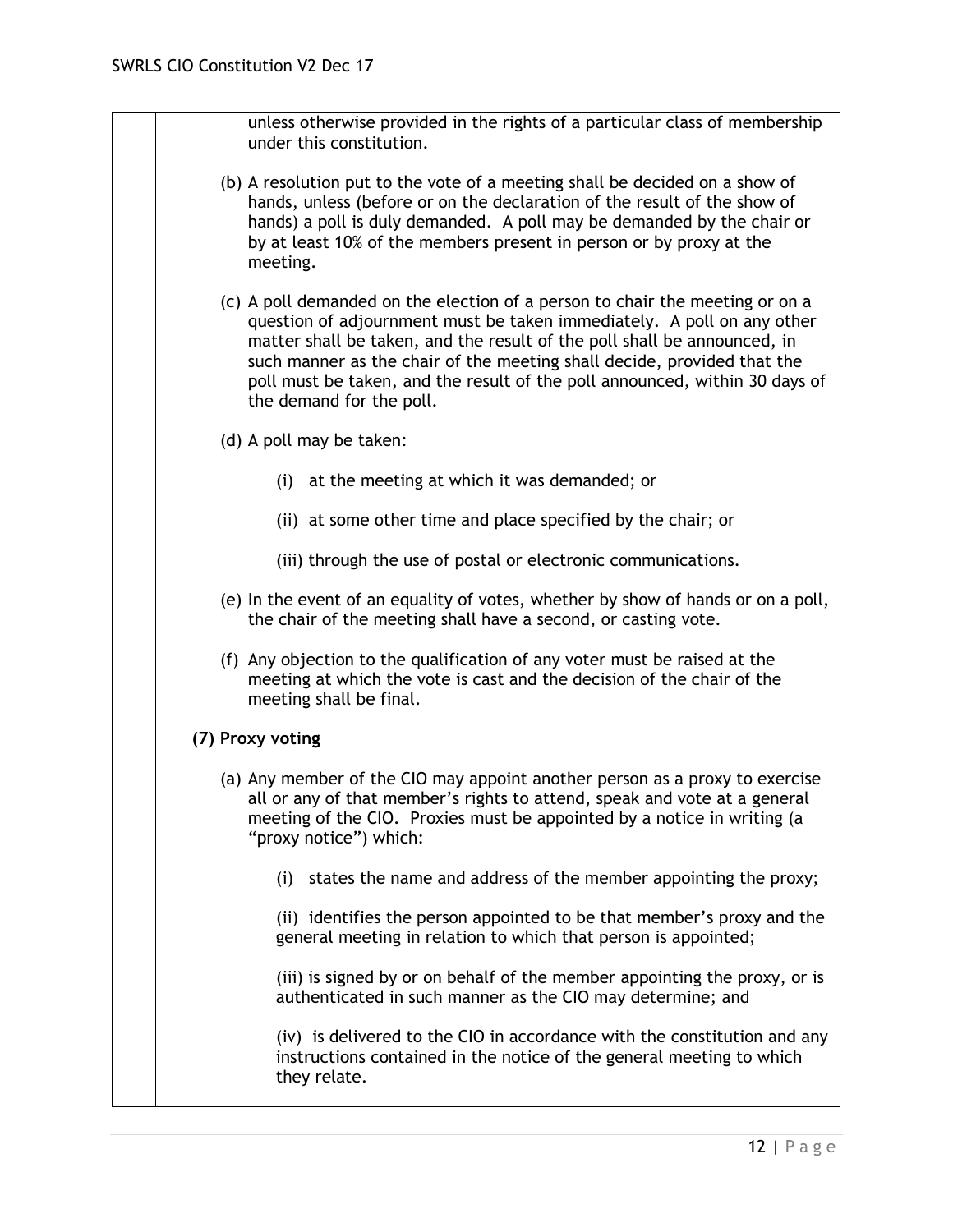| (b) The CIO may require proxy notices to be delivered in a particular form, and<br>may specify different forms for different purposes.                                                                                                                                                                                 |
|------------------------------------------------------------------------------------------------------------------------------------------------------------------------------------------------------------------------------------------------------------------------------------------------------------------------|
| (c) Proxy notices may (but do not have to) specify how the proxy appointed<br>under them is to vote (or that the proxy is to abstain from voting) on one<br>or more resolutions.                                                                                                                                       |
| (d) Unless a proxy notice indicates otherwise, it must be treated as:                                                                                                                                                                                                                                                  |
| (i) allowing the person under it as a proxy discretion as to how to vote<br>on any ancillary or procedural resolutions put to the meeting; and                                                                                                                                                                         |
| (ii) appointing that person as a proxy in relation to any adjournment of<br>the general meeting to which it relates as well as the meting itself.                                                                                                                                                                      |
| (e) A member who is entitled to attend, speak or vote (either on a show of<br>hands or on a poll) at a general meeting remains so entitled in respect of<br>that meeting or any adjournment of it, even though a valid proxy notice<br>has been delivered to the CIO by or on behalf of that member.                   |
| (f) An appointment under a proxy notice may be revoked by delivering to the<br>CIO a notice in writing given by or on behalf of the member by whom or on<br>whose behalf the proxy notice was given.                                                                                                                   |
| (g) A notice revoking a proxy appointment only takes effect if it is delivered<br>before the start of the meeting or adjourned meeting to which it relates.                                                                                                                                                            |
| (h) If a proxy notice is not signed or authenticated by the member appointing<br>the proxy, it must be accompanied by written evidence that the person<br>who signed or authenticated it on that member's behalf had authority to<br>do so.                                                                            |
| (8) Representation of organisations and corporate members                                                                                                                                                                                                                                                              |
| An organisation or a corporate body that is a member of the CIO may, in<br>accordance with its usual decision-making process, authorise a person to act as its<br>representative at any general meeting of the CIO.                                                                                                    |
| The representative is entitled to exercise the same powers on behalf of the<br>organisation or corporate body as the organisation or corporate body could<br>exercise as an individual member of the CIO.                                                                                                              |
| (9) Adjournment of meetings                                                                                                                                                                                                                                                                                            |
| The chair may with the consent of a meeting at which a quorum is present (and<br>shall if so directed by the meeting) adjourn the meeting to another time and/or<br>place. No business may be transacted at an adjourned meeting except business<br>which could properly have been transacted at the original meeting. |
|                                                                                                                                                                                                                                                                                                                        |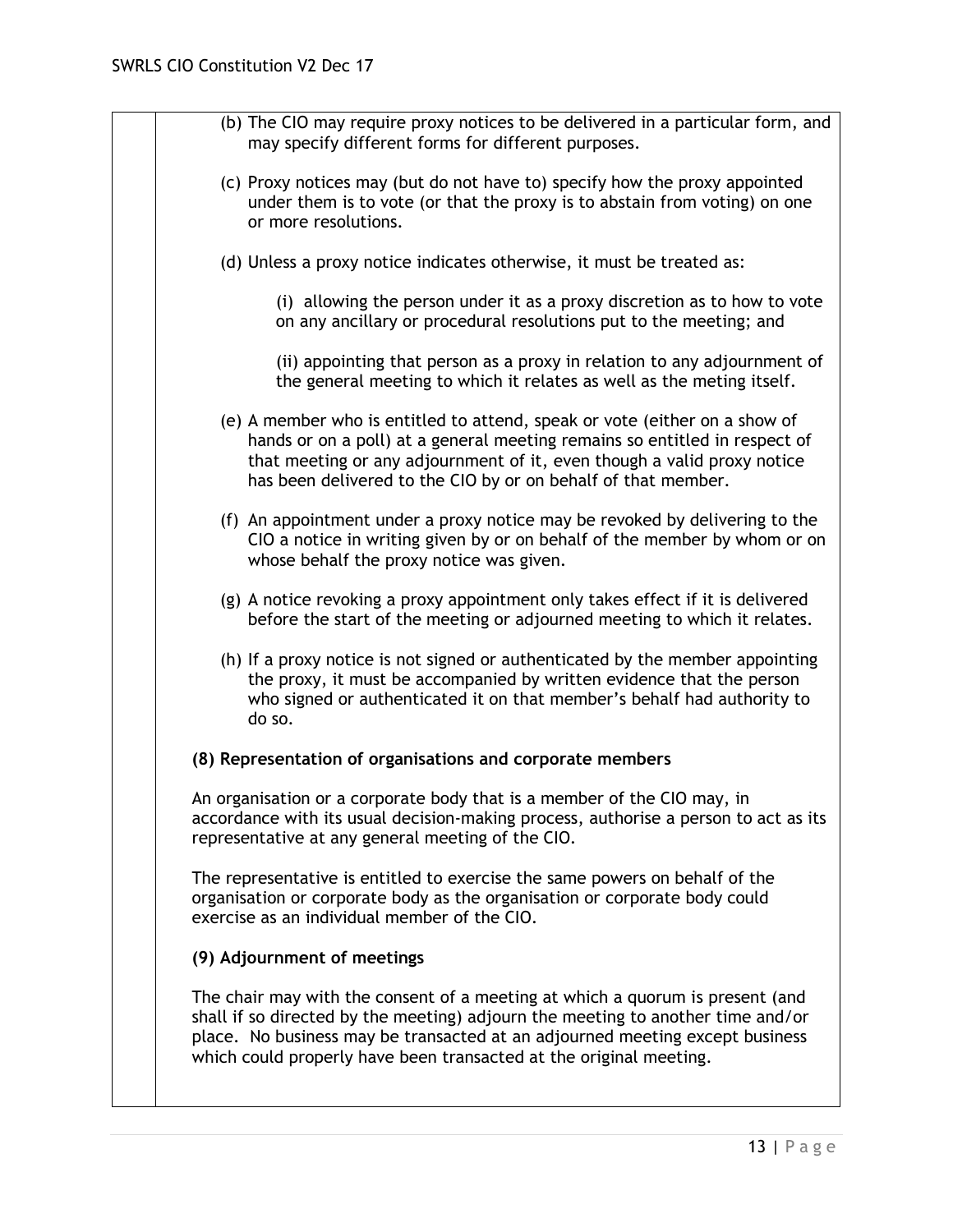|     | (10) General meetings online                                                                                                                                                                                                                                                                                                 |
|-----|------------------------------------------------------------------------------------------------------------------------------------------------------------------------------------------------------------------------------------------------------------------------------------------------------------------------------|
|     | In circumstances where it is not possible to hold a gathering on a single site,<br>general meetings can be held online with members attending via video link.<br>Online general meetings are subject to the same requirements stated in the<br>above subclauses to this clause, with the exception of subclause $3(c)(ii)$ . |
| 12. | <b>Charity trustees</b>                                                                                                                                                                                                                                                                                                      |
|     | (1) Functions and duties of charity trustees                                                                                                                                                                                                                                                                                 |
|     | The charity trustees shall manage the affairs of the CIO and may for that purpose<br>exercise all the powers of the CIO. It is the duty of each charity trustee:                                                                                                                                                             |
|     | (a) To exercise his or her powers and to perform his or her functions as a<br>trustee of the CIO in the way he or she decides in good faith would be most<br>likely to further the purposes of the CIO; and                                                                                                                  |
|     | (b) To exercise, in the performance of those functions, such care and skill as is<br>reasonable in the circumstances having regards in particular to:                                                                                                                                                                        |
|     | (i) any special knowledge or experience that he or she has or holds<br>himself or herself out as having; and                                                                                                                                                                                                                 |
|     | (ii) if he or she acts as a charity trustee of the CIO in the course of a<br>business or profession, to any special knowledge or experience that it is<br>reasonable to expect of a person acting in the course of that kind of<br>business or profession.                                                                   |
|     | (2) Eligibility for trusteeship                                                                                                                                                                                                                                                                                              |
|     | (a) Every charity trustee must be a natural person.                                                                                                                                                                                                                                                                          |
|     | (b) No one may be appointed as a charity trustee:                                                                                                                                                                                                                                                                            |
|     | if he or she is under the age of 16 years; or                                                                                                                                                                                                                                                                                |
|     | if he or she would automatically cease to hold office under the<br>provisions of clauses $15(1)(f)$ .                                                                                                                                                                                                                        |
|     | (c) No one is entitled to act as a charity trustee whether on appointment or on<br>any re-appointment until he or she has expressly acknowledged, in<br>whatever way the charity trustees decide, his or her acceptance of the<br>office of charity trustee.                                                                 |
|     | (3) Number of charity trustees                                                                                                                                                                                                                                                                                               |
|     | (a) There must be at least five charity trustees. If the number falls below this<br>minimum, the remaining trustee or trustees may act only to call a meeting<br>of the charity trustees, or appoint a new charity trustee.                                                                                                  |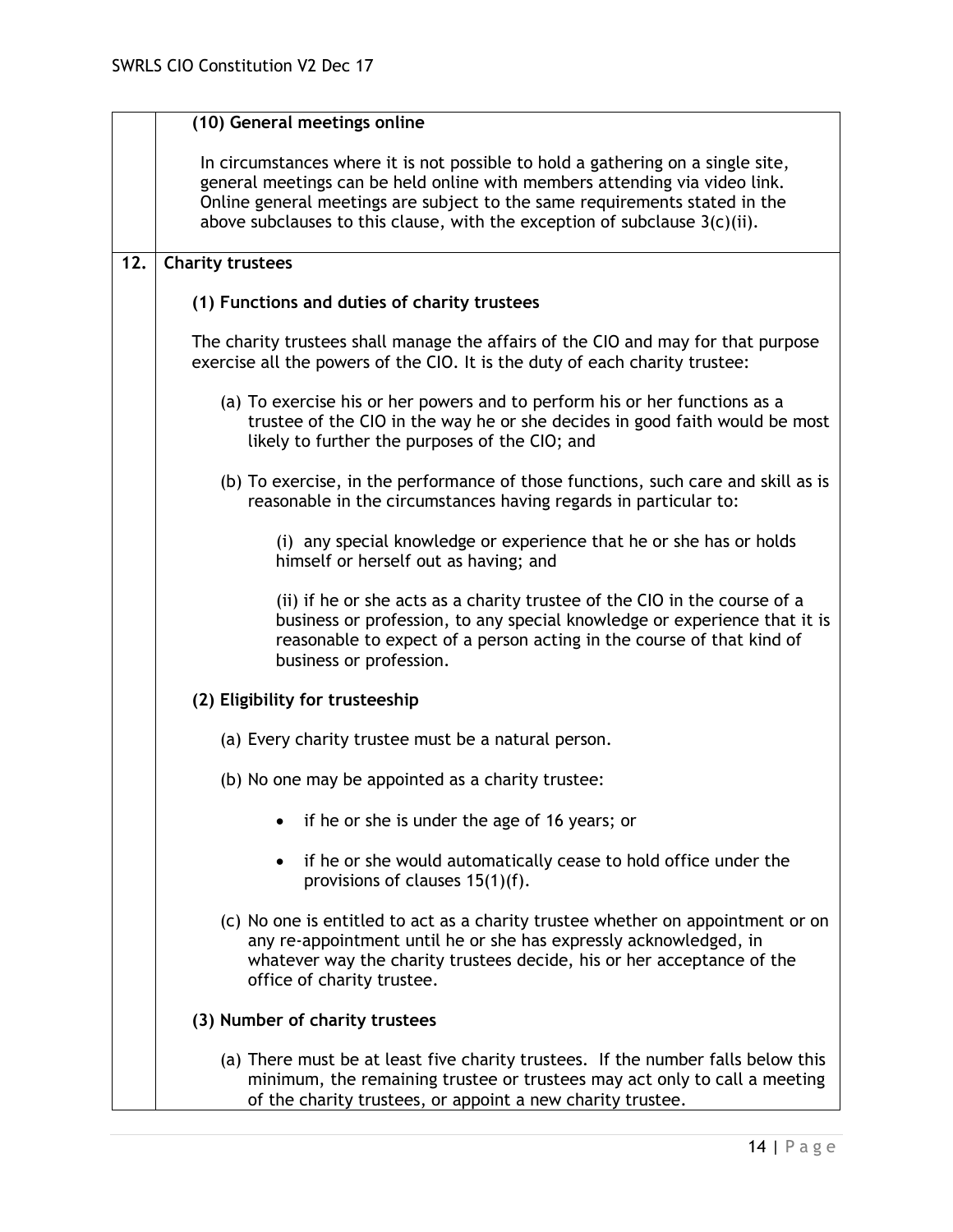|     | (b) The maximum number of charity trustees is 12. The charity trustees may<br>not appoint any charity trustee if as a result the number of charity trustees<br>would exceed the maximum.                                                                                                                                                                                                            |
|-----|-----------------------------------------------------------------------------------------------------------------------------------------------------------------------------------------------------------------------------------------------------------------------------------------------------------------------------------------------------------------------------------------------------|
|     | (4) First charity trustees                                                                                                                                                                                                                                                                                                                                                                          |
|     | The first charity trustees of the CIO are - Gillian Doris Barker, Medi Alison Bernard,<br>Andrew John Brisley, Jacqueline Ann Chelin, Karen Lesley Foster, Donna Lynne<br>Gundry, Scott Jordan, Merryn Elizabeth Kent, Christopher James Keiran Moore,<br>Kate Murray, Marie Louise Quinnell, Patricia Mary Rogers.                                                                                 |
| 13. | Appointment of charity trustees                                                                                                                                                                                                                                                                                                                                                                     |
|     | (1) The roles of the Honorary Officers and categories of Ordinary Trustees shall be<br>detailed in the Rules of the CIO;                                                                                                                                                                                                                                                                            |
|     | (2) Subject to any change to the nominations or elections procedure as agreed by<br>ordinary decision of the members, the following shall apply:                                                                                                                                                                                                                                                    |
|     | (a) candidates shall be proposed and seconded by two members of the CIO;                                                                                                                                                                                                                                                                                                                            |
|     | (b) nominations must be received by the Honorary Secretary at least 35<br>days before the Annual General Meeting and shall be accompanied by a<br>statement of the candidate's willingness to serve;                                                                                                                                                                                                |
|     | (c) in the event of an insufficient number of nominations, those candidates<br>already nominated shall be automatically elected;                                                                                                                                                                                                                                                                    |
|     | (d) further nominations may be taken from the floor of the Annual General<br>Meeting for the remaining Honorary Officers and Ordinary Trustees.                                                                                                                                                                                                                                                     |
|     | (3) At every annual general meeting of the members of the CIO, one-third of the<br>Honorary Officers and one third of each category of Ordinary Trustees shall<br>retire from office. If the number of charity trustees is not three or a multiple<br>of three, then the number nearest to one-third shall retire from office, but if<br>there is only one charity trustee, he or she shall retire; |
|     | (4) The charity trustees to retire by rotation shall be those who have been longest<br>in office since their last appointment or reappointment. If any trustees were<br>last appointed or reappointed on the same day those to retire shall (unless<br>they otherwise agree among themselves) be determined by lot;                                                                                 |
|     | (5) The vacancies so arising may be filled by the decision of the members at the<br>annual general meeting; any vacancies not filled at the annual general<br>meeting may be filled as provided in sub-clause (6) of this clause;                                                                                                                                                                   |

 $\overline{\phantom{a}}$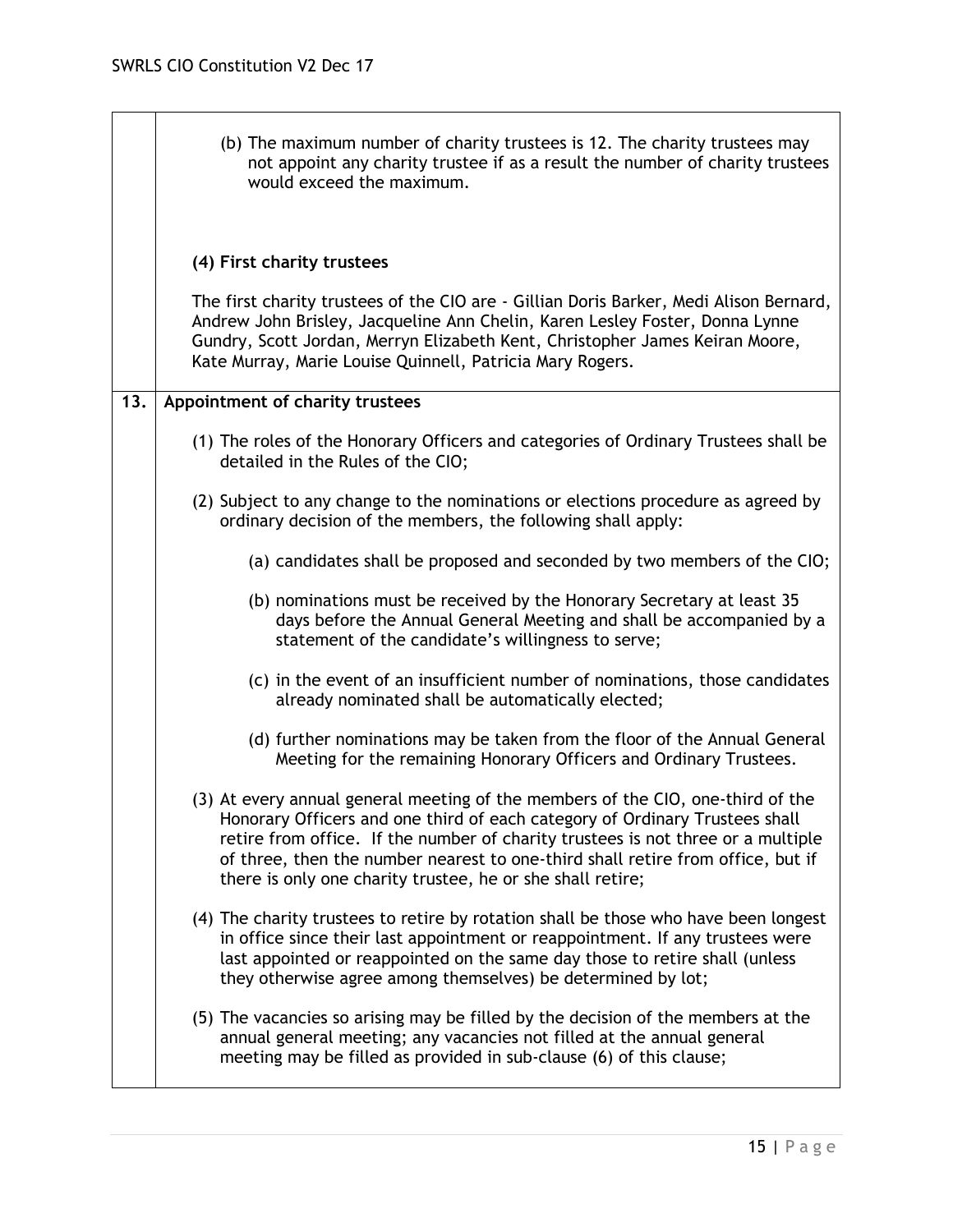|     | (6) The members of the charity trustees may at any time decide to appoint a new<br>charity trustee, whether in place of a charity trustee who has retired or been<br>removed in accordance with clause 15 (Retirement and removal of charity<br>trustees), or as an additional charity trustee, provided that the limit specified<br>in clause 12(3) on the number of charity trustees would not as a result be<br>exceeded;<br>(7) A person so appointed by the members of the CIO shall retire in accordance |
|-----|----------------------------------------------------------------------------------------------------------------------------------------------------------------------------------------------------------------------------------------------------------------------------------------------------------------------------------------------------------------------------------------------------------------------------------------------------------------------------------------------------------------|
|     | with the provisions of sub-clauses (3) and (4) of this clause. A person so<br>appointed by the charity trustees shall retire at the conclusion of the next<br>annual general meeting after the date of his or her appointment and shall not<br>be counted for the purpose of determining which of the charity trustees is to<br>retire by rotation at that meeting.                                                                                                                                            |
| 14. | Information for new charity trustees                                                                                                                                                                                                                                                                                                                                                                                                                                                                           |
|     | The charity trustees will make available to each new charity trustee, on or before his<br>or her first appointment:                                                                                                                                                                                                                                                                                                                                                                                            |
|     | (a) a copy of this constitution and any amendments made to it; and                                                                                                                                                                                                                                                                                                                                                                                                                                             |
|     | (b) a copy of the CIO's latest trustees' annual report and statement of accounts.                                                                                                                                                                                                                                                                                                                                                                                                                              |
| 15. | Retirement and removal of charity trustees                                                                                                                                                                                                                                                                                                                                                                                                                                                                     |
|     | (1) a charity trustee ceases to hold office if he or she:                                                                                                                                                                                                                                                                                                                                                                                                                                                      |
|     | (a) retires by notifying the CIO in writing (but only if enough charity trustees<br>will remain in office when the notice of resignation takes effect to form a<br>quorum for meetings);                                                                                                                                                                                                                                                                                                                       |
|     | (b) is absent without the permission of the charity trustees from all their<br>meetings held within a period of six months and the trustees resolve that<br>his or her office be vacated;                                                                                                                                                                                                                                                                                                                      |
|     | $(c)$ dies;                                                                                                                                                                                                                                                                                                                                                                                                                                                                                                    |
|     | (d) in the written opinion, given to the company, of a registered medical<br>practitioner treating that person, has become physically or mentally<br>incapable of acting as a director and may remain so for more than three<br>months;                                                                                                                                                                                                                                                                        |
|     | (e) is removed by the members of the CIO in accordance with sub-clause (2) of<br>this clause; or                                                                                                                                                                                                                                                                                                                                                                                                               |
|     | (f) is disqualified from acting as a charity trustee by virtue of section 178-180<br>of the Charities Act 2011 (or any statutory re-enactment or modification of<br>that provision).                                                                                                                                                                                                                                                                                                                           |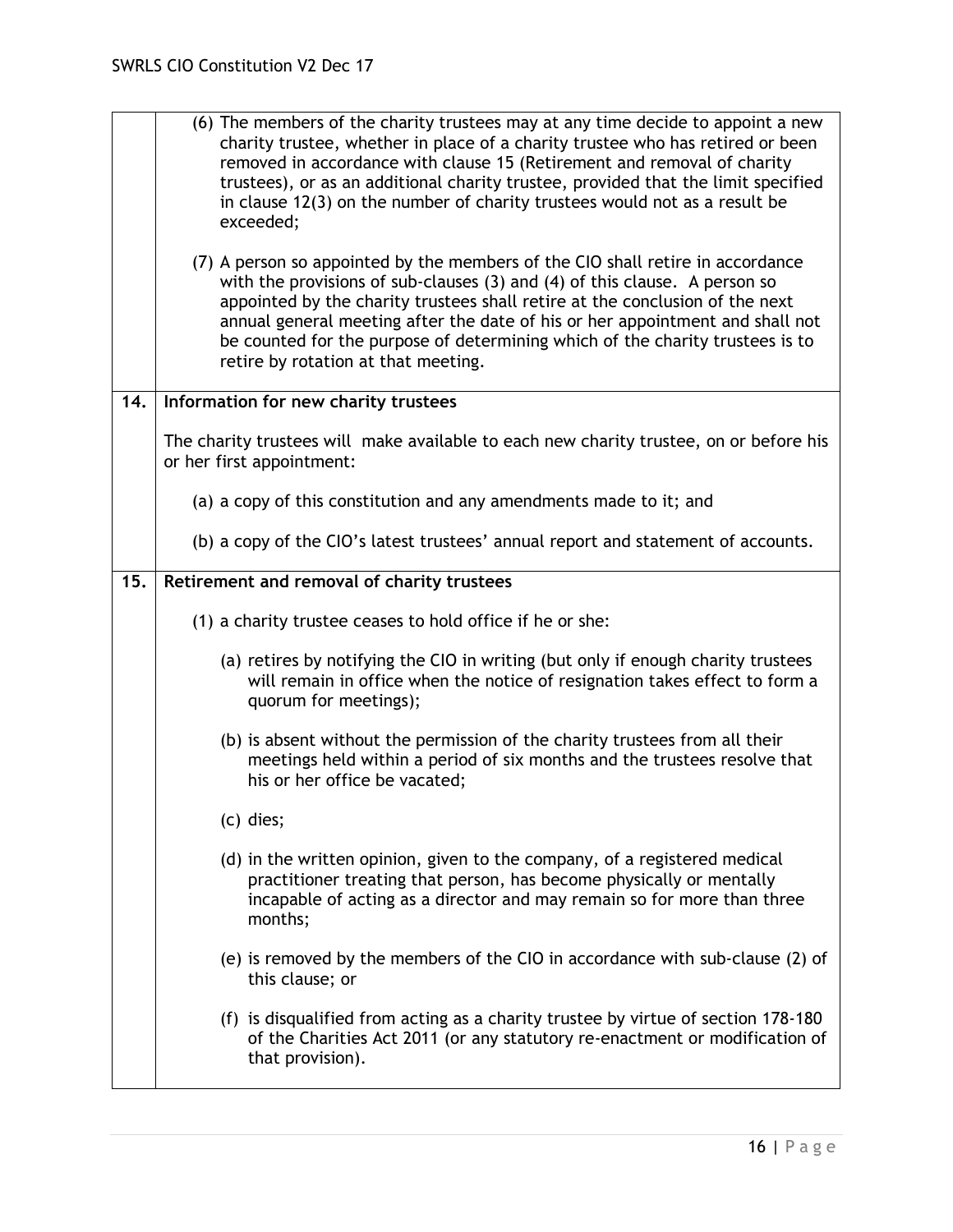|     | (2) A charity trustee shall be removed from office if a resolution to remove that<br>trustee is proposed at a general meeting of the members called for that<br>purpose and properly convened in accordance with clause 11, and the<br>resolution is passed by a two thirds majority of votes cast at the meeting.<br>(3) A resolution to remove a charity trustee in accordance with this clause shall<br>not take effect unless the individual concerned has been given at least 28<br>clear days' notice in writing that the resolution is to be proposed, specifying<br>the circumstances alleged to justify removal from office, and has been given a<br>reasonable opportunity of making oral and/or written representations to the<br>members of the CIO. |
|-----|------------------------------------------------------------------------------------------------------------------------------------------------------------------------------------------------------------------------------------------------------------------------------------------------------------------------------------------------------------------------------------------------------------------------------------------------------------------------------------------------------------------------------------------------------------------------------------------------------------------------------------------------------------------------------------------------------------------------------------------------------------------|
| 16. | Reappointment of charity trustees                                                                                                                                                                                                                                                                                                                                                                                                                                                                                                                                                                                                                                                                                                                                |
|     | Any person who retires as a charity trustee by rotation or by giving notice to the CIO<br>is eligible for reappointment. A charity trustee who has served three consecutive<br>terms may not be reappointed for a fourth consecutive term but may be reappointed<br>after an interval of at least one year.                                                                                                                                                                                                                                                                                                                                                                                                                                                      |
| 17. | Taking of decisions by charity trustees                                                                                                                                                                                                                                                                                                                                                                                                                                                                                                                                                                                                                                                                                                                          |
|     | Any decision may be taken either:                                                                                                                                                                                                                                                                                                                                                                                                                                                                                                                                                                                                                                                                                                                                |
|     |                                                                                                                                                                                                                                                                                                                                                                                                                                                                                                                                                                                                                                                                                                                                                                  |
|     | at a meeting of the charity trustees; or<br>$\bullet$                                                                                                                                                                                                                                                                                                                                                                                                                                                                                                                                                                                                                                                                                                            |
|     | by a resolution in writing or electronic form agreed by a majority of all of the<br>$\bullet$<br>charity trustees, which may comprise either a single document or several<br>documents containing the text of the resolution in like form to which the<br>majority of all of the charity trustees has signified their agreement. Such a<br>resolution shall be effective provided that                                                                                                                                                                                                                                                                                                                                                                           |
|     | a copy of the proposed resolution has been sent, at or as near as<br>$\circ$<br>reasonably practicable to the same time, to all of the charity trustees;<br>and                                                                                                                                                                                                                                                                                                                                                                                                                                                                                                                                                                                                  |
|     | the majority of all of the charity trustees has signified agreement to<br>$\circ$<br>the resolution in a document or documents which has or have been<br>authenticated by their signature, by a statement of their identity<br>accompanying the document or documents, or in such other manner as<br>the charity trustees have previously resolved, and delivered to the CIO<br>at its principal office or such other place as the trustees may resolve<br>within 28 days of the circulation date.                                                                                                                                                                                                                                                               |
| 18. | Delegation by charity trustees                                                                                                                                                                                                                                                                                                                                                                                                                                                                                                                                                                                                                                                                                                                                   |
|     | (1) The charity trustees may delegate any of their powers or functions to a<br>committee or committees, and, if they do, they must determine the terms and<br>conditions on which the delegation is made. The charity trustees may at any<br>time alter those terms and conditions, or revoke the delegation.                                                                                                                                                                                                                                                                                                                                                                                                                                                    |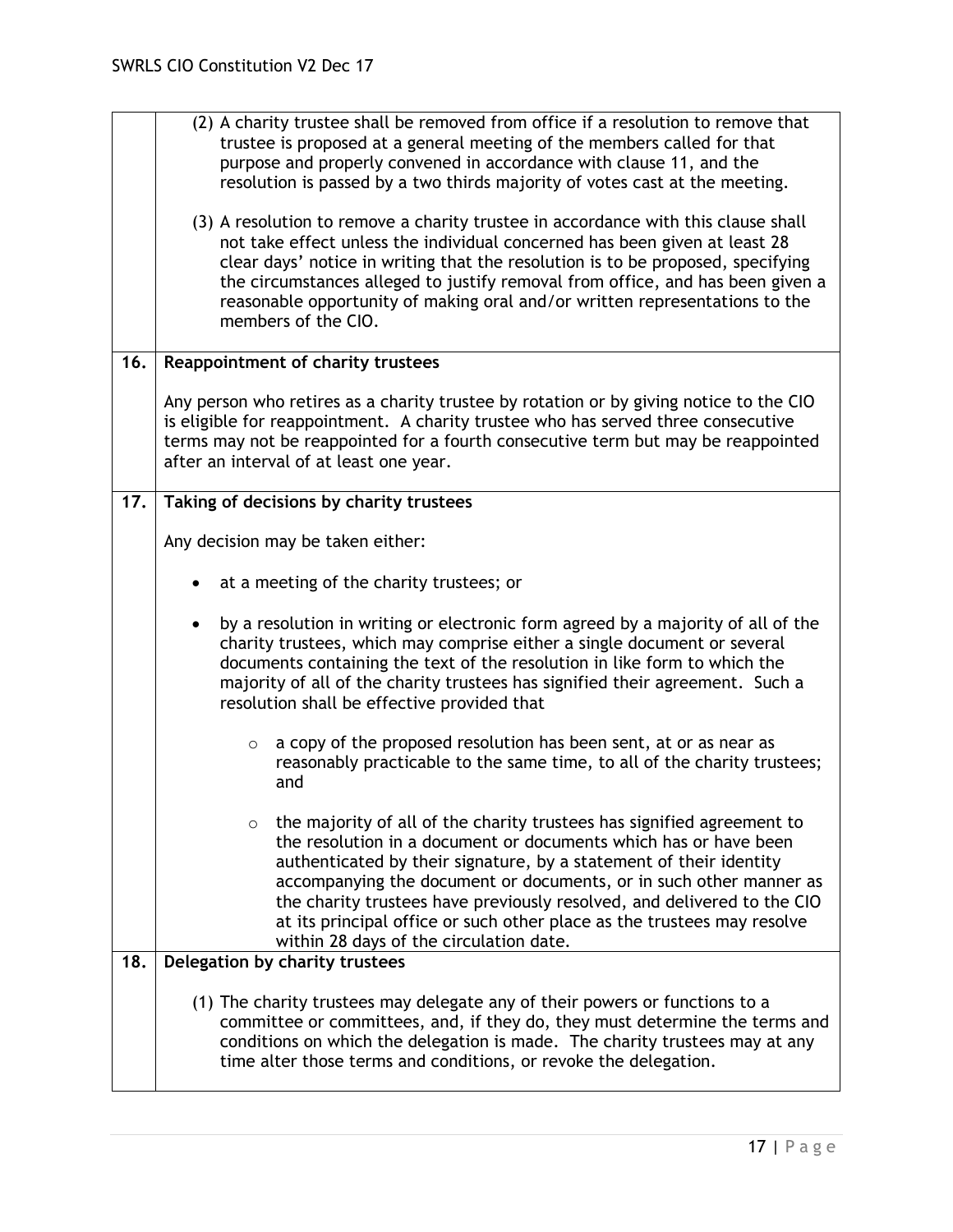|     | (2) This power is in addition to the power of delegation in the General Regulations<br>and any other power of delegation available to charity trustees, but is subject<br>to the following requirements -                                                                                                                                                                                                                                                                                                                     |
|-----|-------------------------------------------------------------------------------------------------------------------------------------------------------------------------------------------------------------------------------------------------------------------------------------------------------------------------------------------------------------------------------------------------------------------------------------------------------------------------------------------------------------------------------|
|     |                                                                                                                                                                                                                                                                                                                                                                                                                                                                                                                               |
|     | (a) a committee may consist of two or more persons, but at least one member<br>of each committee must be a charity trustee;                                                                                                                                                                                                                                                                                                                                                                                                   |
|     | (b) the acts and proceedings of any committee must be brought to the<br>attention of the charity trustees as a whole as soon as is reasonably<br>practicable; and                                                                                                                                                                                                                                                                                                                                                             |
|     | (c) the charity trustees shall from time to time review the arrangements which<br>they have made for the delegation of their powers.                                                                                                                                                                                                                                                                                                                                                                                          |
| 19. | Meetings and proceedings of charity trustees                                                                                                                                                                                                                                                                                                                                                                                                                                                                                  |
|     | (1) Calling meetings                                                                                                                                                                                                                                                                                                                                                                                                                                                                                                          |
|     | (a) Any charity trustee may call a meeting of the charity trustees.                                                                                                                                                                                                                                                                                                                                                                                                                                                           |
|     | (b) Subject to that, the charity trustees shall decide how their meetings are to<br>be called, and what notice is required.                                                                                                                                                                                                                                                                                                                                                                                                   |
|     | (2) Chairing of meetings                                                                                                                                                                                                                                                                                                                                                                                                                                                                                                      |
|     | The meetings shall be chaired by the person appointed as Honorary Chair under<br>clause 13 (Appointment of charity trustees). If no-one has been so appointed, or<br>if the person appointed is unwilling to preside or is not present within 10 minutes<br>after the time of the meeting, the Vice Chair or other honorary officer will preside<br>as Chair. If no honorary officer is present or is unwilling to act as chair, the other<br>charity trustees present may appoint one of their number to chair that meeting. |
|     | (3) Procedure at meetings                                                                                                                                                                                                                                                                                                                                                                                                                                                                                                     |
|     | (a) No decision shall be taken at a meeting unless a quorum is present at the<br>time when the decision is taken. The quorum is three charity trustees, or<br>the number nearest to one third of the total number of charity trustees,<br>whichever is the greater, or such larger number as the charity trustees may<br>decide from time to time. A charity trustee shall not be counted in the<br>quorum present when any decision is made about a matter upon which he<br>or she is not entitled to vote.                  |
|     | (b) Questions arising at a meeting shall be decided by a majority of those                                                                                                                                                                                                                                                                                                                                                                                                                                                    |
|     | eligible to vote.<br>(c) In the case of an equity of votes, the chair shall have a second or casting<br>vote.                                                                                                                                                                                                                                                                                                                                                                                                                 |
|     | (4) Participation in meetings by electronic means                                                                                                                                                                                                                                                                                                                                                                                                                                                                             |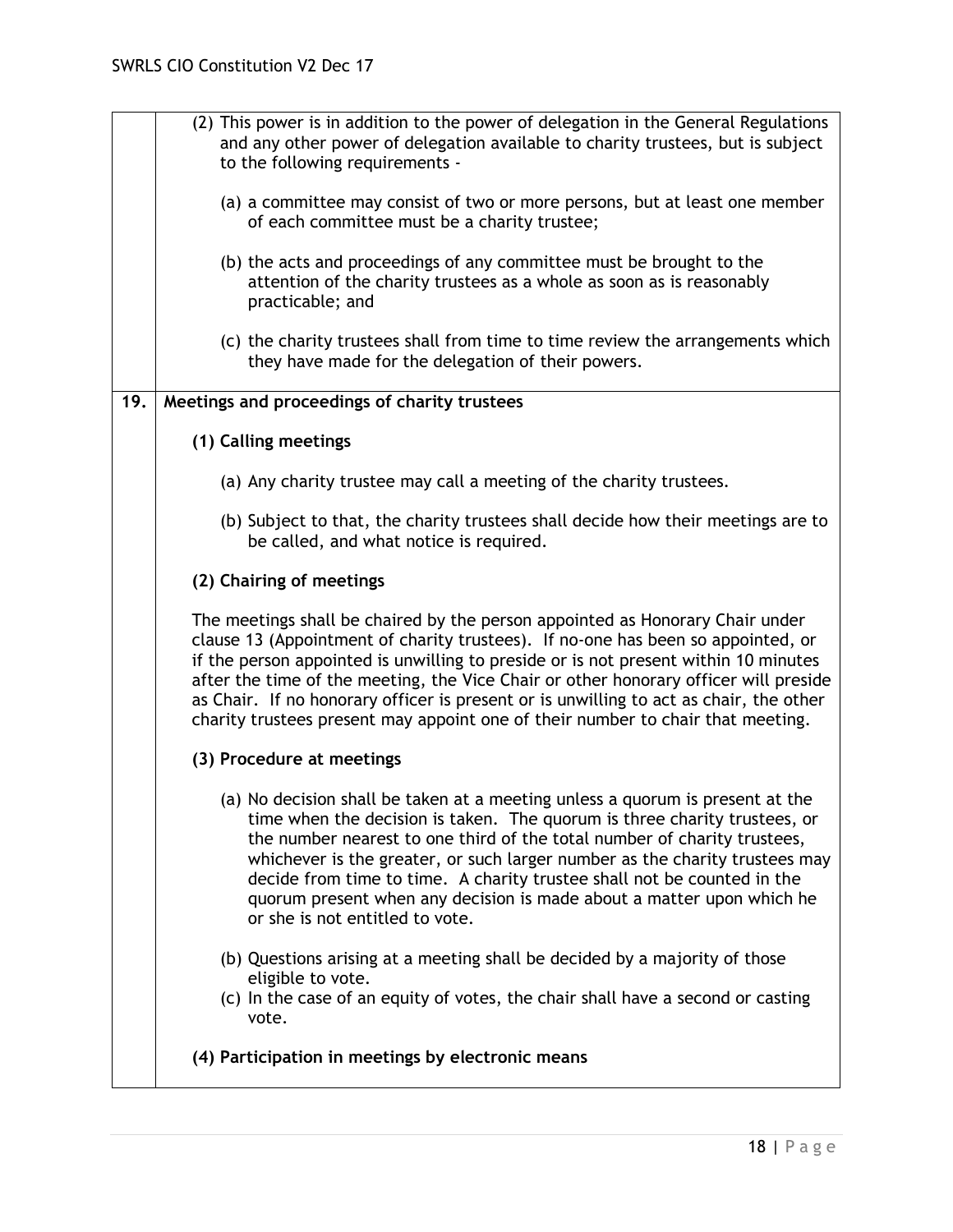|     | (a) A meeting may be held by suitable electronic means agreed by the charity<br>trustees in which each participant may communicate with all the other<br>participants.                                                                                                                                                                                                 |
|-----|------------------------------------------------------------------------------------------------------------------------------------------------------------------------------------------------------------------------------------------------------------------------------------------------------------------------------------------------------------------------|
|     | (b) Any charity trustee participating at a meeting by suitable electronic means<br>agreed by the charity trustees in which a participant or participants may<br>communicate with all the other participants shall qualify as being present<br>at the meeting.                                                                                                          |
|     | (c) Meetings held by electronic means must comply with rules for meetings,<br>including chairing and the taking of minutes.                                                                                                                                                                                                                                            |
| 20. | <b>Saving provisions</b>                                                                                                                                                                                                                                                                                                                                               |
|     | (1) Subject to sub-clause (2) of this clause, all decisions of the charity trustees, or<br>of a committee of charity trustees, shall be valid notwithstanding the<br>participation in any vote of a charity trustee:                                                                                                                                                   |
|     | who is disqualified from holding office;                                                                                                                                                                                                                                                                                                                               |
|     | who had previously retired or who had been obliged by the constitution<br>$\bullet$<br>to vacate office;                                                                                                                                                                                                                                                               |
|     | who was not entitled to vote on the matter, whether by reason of<br>$\bullet$<br>conflict of interest or otherwise;                                                                                                                                                                                                                                                    |
|     | if, without the vote of that charity trustee and that charity trustee being<br>counted in the quorum, the decision has been made by a majority of the<br>charity trustees at the quorate meeting.                                                                                                                                                                      |
|     | (2) Sub-clause (1) of this clause does not permit a charity trustee to keep any<br>benefit that may be conferred upon him or her by a resolution of the charity<br>trustees or of a committee of charity trustees if, but for clause (1), the<br>resolution would have been void, or if the charity trustee has not complied<br>with clause 7 (Conflicts of interest). |
| 21. | <b>Execution of documents</b>                                                                                                                                                                                                                                                                                                                                          |
|     | (1) The CIO shall execute documents either by signature or by affixing its seal if it<br>has one).                                                                                                                                                                                                                                                                     |
|     | (2) A document is validly executed by a signature if it is signed by at least two of<br>the charity trustees.                                                                                                                                                                                                                                                          |
|     | (3) If the CIO has a seal:                                                                                                                                                                                                                                                                                                                                             |
|     | (a) it must comply with the provisions of the General Regulations; and                                                                                                                                                                                                                                                                                                 |
|     | (b) it must only be used by the authority of the charity trustees or of a<br>committee of charity trustees duly authorised by the charity trustees. The<br>charity trustees may determine who shall sign any document to which the                                                                                                                                     |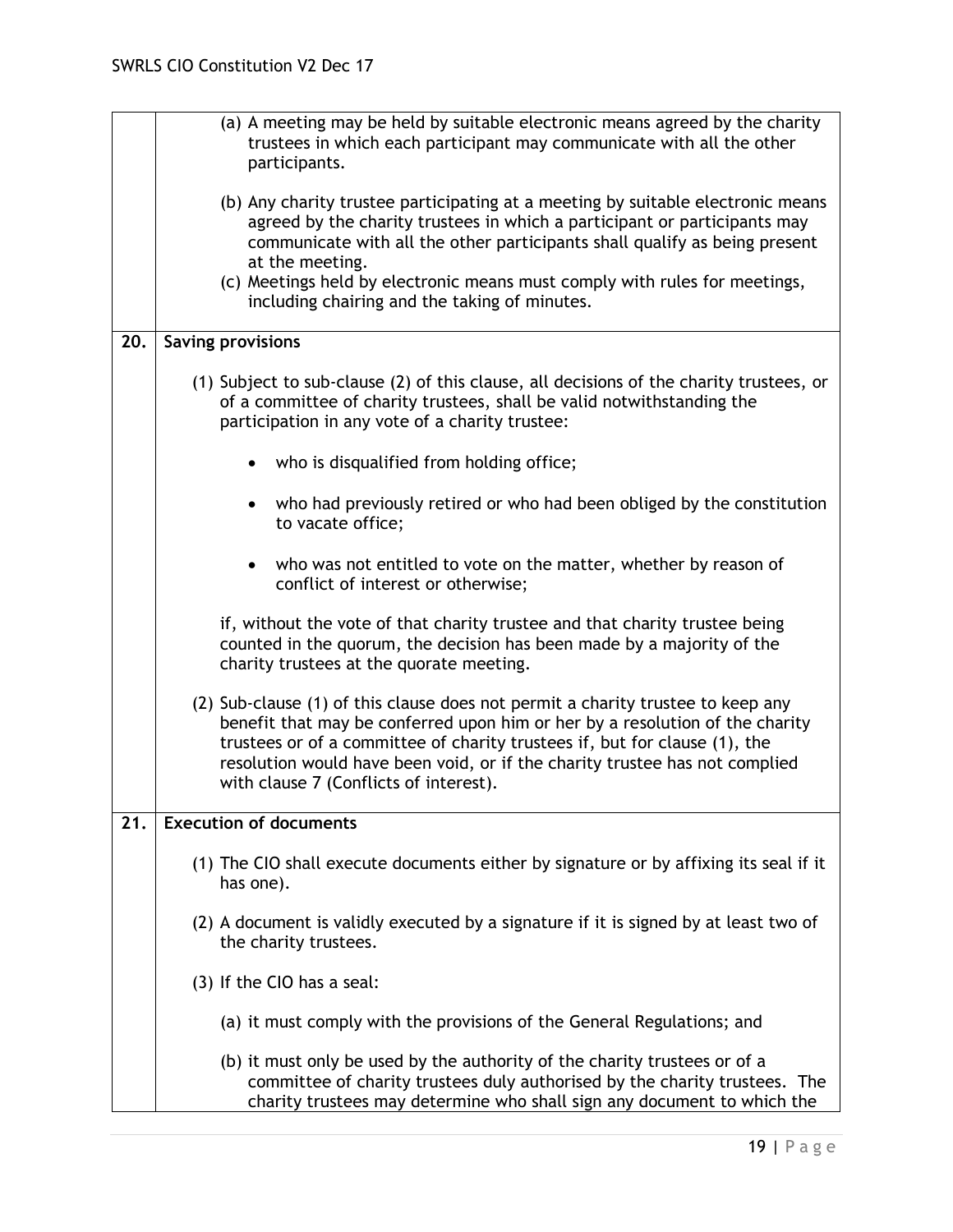|     | seal is affixed and unless otherwise determined it shall be signed by two<br>charity trustees.                                                                                                                                                                                                                                               |
|-----|----------------------------------------------------------------------------------------------------------------------------------------------------------------------------------------------------------------------------------------------------------------------------------------------------------------------------------------------|
|     |                                                                                                                                                                                                                                                                                                                                              |
|     |                                                                                                                                                                                                                                                                                                                                              |
| 22. | Use of electronic communications                                                                                                                                                                                                                                                                                                             |
|     | (1) General                                                                                                                                                                                                                                                                                                                                  |
|     | The CIO will comply with the requirements of the Communications Provisions in<br>the General Regulations and in particular:                                                                                                                                                                                                                  |
|     | (a) the requirement to provide within 21 days to any member on request a<br>hard copy of any document or information sent to the member otherwise in<br>hard copy form;                                                                                                                                                                      |
|     | (b) any requirements to provide information to the Commission in a particular<br>form or manner.                                                                                                                                                                                                                                             |
|     | (2) To the CIO                                                                                                                                                                                                                                                                                                                               |
|     | Any member or charity trustee of the CIO may communicate electronically with<br>the CIO to an address specified by the CIO for the purpose, so long as<br>communication is authenticated in a manner which is satisfactory to the CIO.                                                                                                       |
|     | (3) By the CIO                                                                                                                                                                                                                                                                                                                               |
|     | (a) Any member or charity trustee of the CIO, by providing the CIO with his or<br>her email address or similar, is taken to have agreed to receive<br>communications from the CIO in electronic form at that address, unless the<br>member has indicated to the CIO his or her unwillingness to receive such<br>communications in that form. |
|     | (b) The charity trustees may, subject to compliance with any legal<br>requirements, by means of publication on its website -                                                                                                                                                                                                                 |
|     | (i) provide the members with the notice referred to in clause $11(3)$<br>(Notice of general meetings);                                                                                                                                                                                                                                       |
|     | (ii) give charity trustees notice of their meetings in accordance with<br>clause 19(1) (Calling meetings); and                                                                                                                                                                                                                               |
|     | (iii) submit any proposal to the members or charity trustees for decision<br>by written resolution in accordance with the CIO's powers under clause<br>10 (Members' decisions), or clause 10(3) (Decisions taken by resolution<br>in writing).<br>(c) The charity trustees must:                                                             |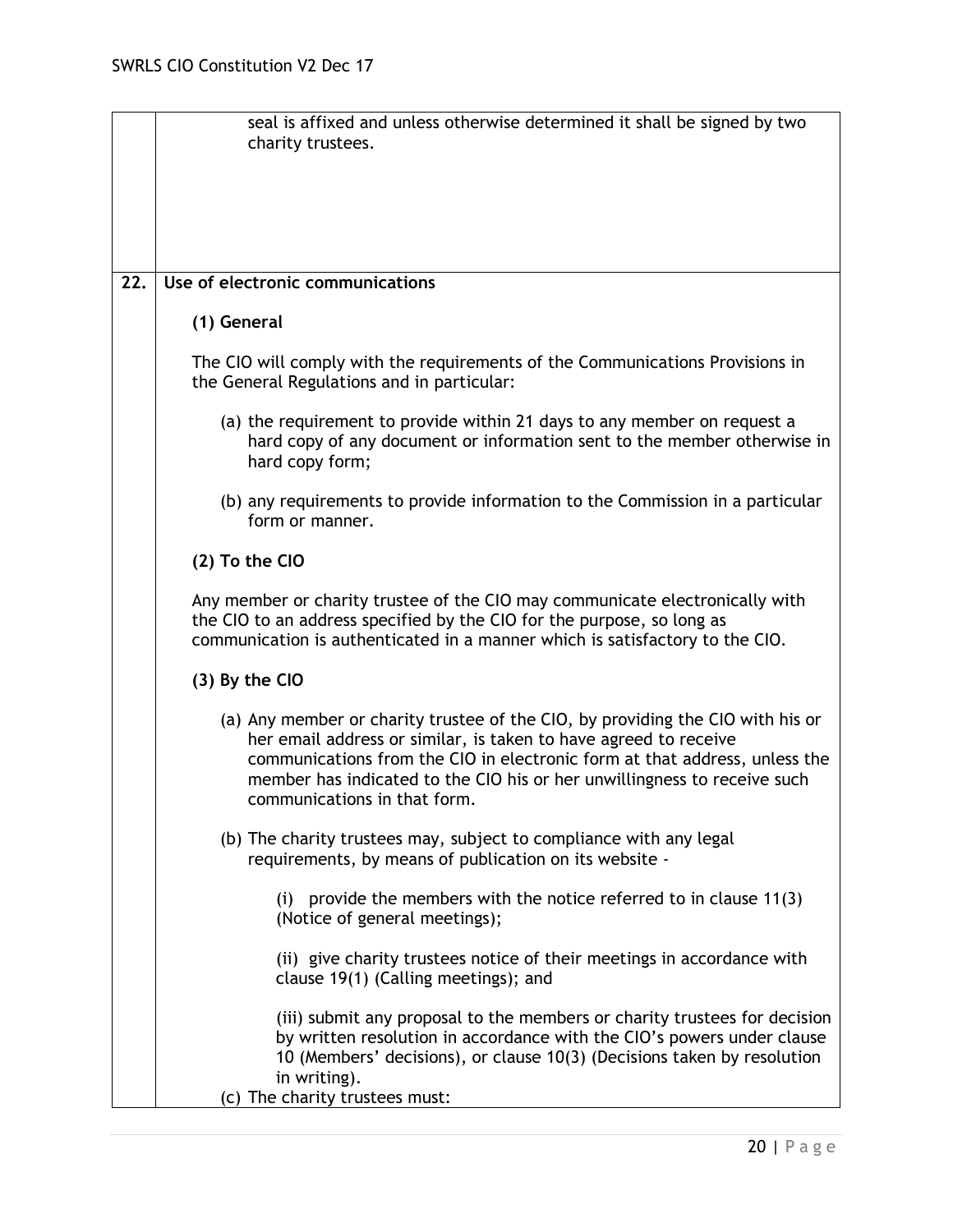|     | (i) take reasonable steps to ensure that members and charity trustees<br>are promptly notified of the publication of any such notice or proposal;<br>(ii) send any such notice or proposal in hard copy form to any member<br>or charity trustee who has not consented to receive communication in<br>electronic form.                                                                                                                          |
|-----|-------------------------------------------------------------------------------------------------------------------------------------------------------------------------------------------------------------------------------------------------------------------------------------------------------------------------------------------------------------------------------------------------------------------------------------------------|
| 23. | <b>Keeping of Registers</b>                                                                                                                                                                                                                                                                                                                                                                                                                     |
|     | The CIO must comply with its obligations under the General Regulations in relation to<br>the keeping of, and provision of access to, registers of its members and charity<br>trustees.                                                                                                                                                                                                                                                          |
| 24. | <b>Minutes</b>                                                                                                                                                                                                                                                                                                                                                                                                                                  |
|     | The charity trustees must keep minutes of all:                                                                                                                                                                                                                                                                                                                                                                                                  |
|     | (1) appointments of officers made by the charity trustees;                                                                                                                                                                                                                                                                                                                                                                                      |
|     | (2) proceedings at general meetings of the CIO;                                                                                                                                                                                                                                                                                                                                                                                                 |
|     | (3) meetings of the charity trustees and committees of the charity trustees<br>including:                                                                                                                                                                                                                                                                                                                                                       |
|     | the names of the trustees present at the meeting;                                                                                                                                                                                                                                                                                                                                                                                               |
|     | the decisions made at the meetings; and                                                                                                                                                                                                                                                                                                                                                                                                         |
|     | where appropriate the reasons for decisions;                                                                                                                                                                                                                                                                                                                                                                                                    |
|     | (4) decisions made by the charity trustees otherwise than in meetings.                                                                                                                                                                                                                                                                                                                                                                          |
| 25. | Accounting records, accounts, annual reports and returns, register maintenance                                                                                                                                                                                                                                                                                                                                                                  |
|     | (1) The charity trustees must comply with the requirements of the Charities Act<br>2011 with regard to the keeping of accounting records, to the preparation and<br>scrutiny of statements of accounts, and to the preparation of annual reports<br>and returns. The statements of accounts, reports and returns must be sent to<br>the Charity Commission, regardless of the income of the CIO, within 10 months<br>of the financial year end. |
|     | (2) The charity trustees must comply with their obligation to inform the<br>Commission within 28 days of any change in the particulars of the CIO entered<br>on the Central Register of Charities.                                                                                                                                                                                                                                              |
| 26. | <b>Rules</b>                                                                                                                                                                                                                                                                                                                                                                                                                                    |

<u> 1980 - Johann Stoff, deutscher Stoffen und der Stoffen und der Stoffen und der Stoffen und der Stoffen und de</u>

 $\overline{\phantom{a}}$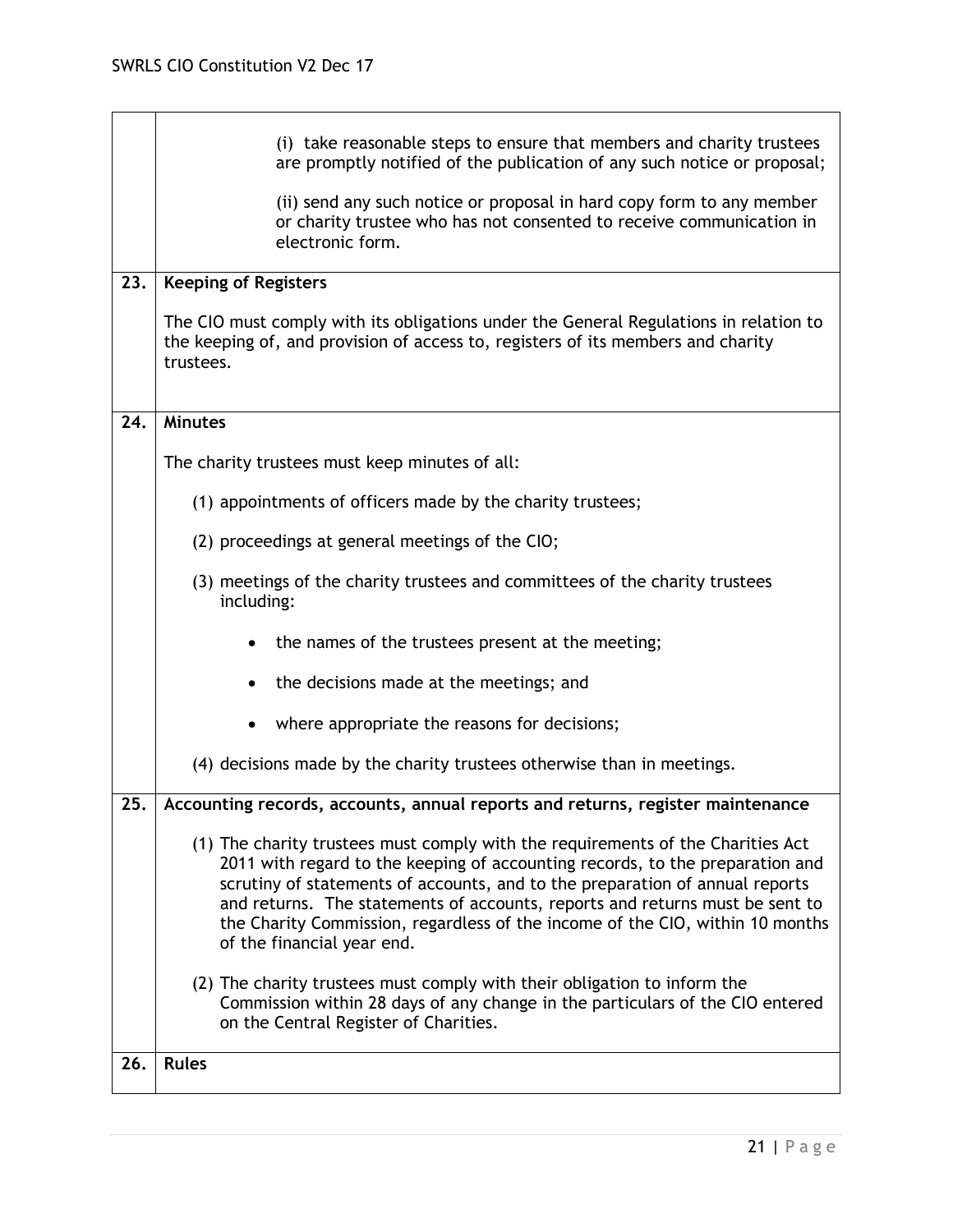|     | The charity trustees may from time to time make such reasonable and proper rules<br>and bye laws as they deem necessary or expedient for the proper conduct and<br>management of the CIO, but such rules or bye laws must not be inconsistent with any<br>provisions of this constitution. Copies of any such rules or bye laws currently in force<br>must be made available to any member of the CIO on request. |
|-----|-------------------------------------------------------------------------------------------------------------------------------------------------------------------------------------------------------------------------------------------------------------------------------------------------------------------------------------------------------------------------------------------------------------------|
| 27. | <b>Disputes</b>                                                                                                                                                                                                                                                                                                                                                                                                   |
|     | If a dispute arises between members of the CIO about the validity or propriety of<br>anything done by the members under this constitution, and the dispute cannot be<br>resolved by agreement, the parties to the dispute must first try in good faith to settle<br>the dispute by mediation before resorting to litigations.                                                                                     |
| 28. | Amendment of constitution                                                                                                                                                                                                                                                                                                                                                                                         |
|     | As provided by clauses 224-227 of the Charities Act 2011:                                                                                                                                                                                                                                                                                                                                                         |
|     | (1) This constitution can only be amended:                                                                                                                                                                                                                                                                                                                                                                        |
|     | (a) by resolution agreed in writing by all members of the CIO; or                                                                                                                                                                                                                                                                                                                                                 |
|     | (b) by a resolution passed by a 75% majority of votes cast at a general meeting<br>of the members of the CIO.                                                                                                                                                                                                                                                                                                     |
|     | (2) Any alteration of clause 3 (Objects), clause 29 (Voluntary winding up or<br>dissolution), this clause, or any provision where the alteration would provide<br>authorisation for any benefit to be obtained by charity trustees or members of<br>the CIO or persons connected with them, requires the prior written consent of<br>the Charity Commission.                                                      |
|     | (3) No amendment that is inconsistent with the provisions of the Charities Act<br>2011 or the General Regulations shall be valid.                                                                                                                                                                                                                                                                                 |
|     | (4) A copy of any resolution altering the constitution, together with a copy of the<br>CIO's constitution as amended, must be sent to the Commission within 15 days<br>from the date on which the resolution is passed. The amendment does not<br>take effect until it has been recorded in the Register of Charities.                                                                                            |
| 29. | Voluntary winding up or dissolution                                                                                                                                                                                                                                                                                                                                                                               |
|     | (1) As provided by the Dissolution Regulations, the CIO may be dissolved by<br>resolution of its members. Any decision by the members to wind up or dissolve<br>the CIO can only be made:<br>(a) at a general meeting of the members of the CIO called in accordance with<br>clause 11 (Meetings of Members), of which not less than 28 days' notice has<br>been given to those eligible to attend and vote:      |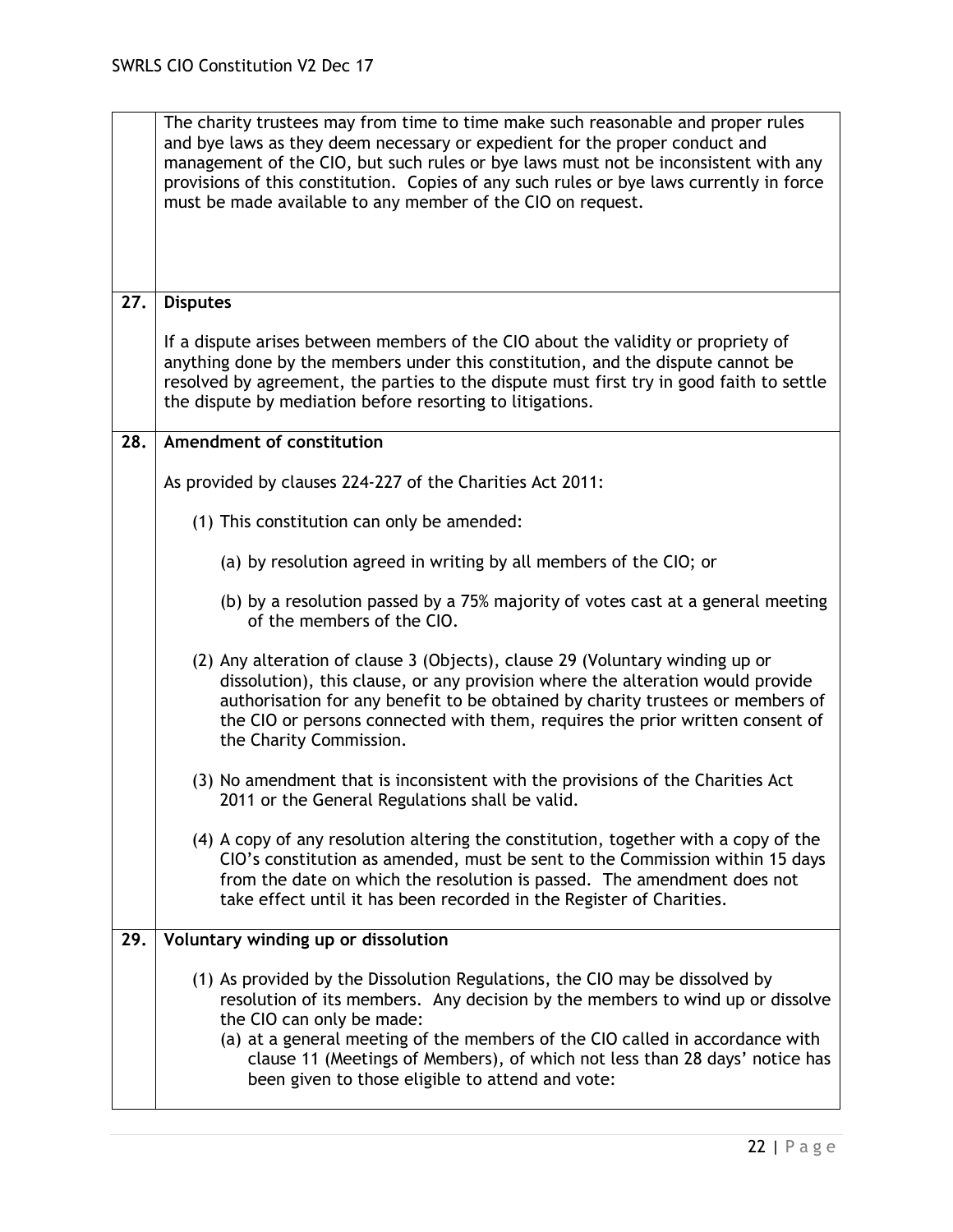|     | (i) by resolution passed by a 75% majority of those voting, or                                                                                                                                                           |
|-----|--------------------------------------------------------------------------------------------------------------------------------------------------------------------------------------------------------------------------|
|     | (ii) by a resolution passed by decision taken without a vote and without<br>any expression of dissent in response to the question put to the general<br>meeting; or                                                      |
|     | (b) by a resolution agreed in writing by all members of the CIO.                                                                                                                                                         |
|     | (2) Subject to the payment of all the CIO's debts:                                                                                                                                                                       |
|     | (a) Any resolution for the winding up of the CIO, or for the dissolution of the<br>CIO without winding up, may contain a provision directing how any<br>remaining assets of the CIO shall be applied.                    |
|     | (b) If the resolution does not contain such a provision, the charity trustees<br>must decide how any remaining assets of the CIO shall be applied.                                                                       |
|     | (c) In either case the remaining assets must be applied for charitable purposes<br>the same as or similar to those of the CIO.                                                                                           |
|     | (3) The CIO must observe the requirements of the Dissolution Regulations in<br>applying to the Commission for the CIO to be removed from the Register of<br>Charities, and in particular:                                |
|     | (a) the charity trustees must send with their application to the Commission:                                                                                                                                             |
|     | (i) a copy of the resolution passed by the members of the CIO;                                                                                                                                                           |
|     | (ii) a declaration by the charity trustees that any debts and other<br>liabilities of the CIO have been settled or otherwise provided for in full;<br>and                                                                |
|     | (iii) a statement by the charity trustees setting out the way in which<br>any property of the CIO has been or is to be applied prior to its<br>dissolution in accordance with this constitution;                         |
|     | (b) the charity trustees must ensure that a copy of the application is sent<br>within seven days to every member and employee of the CIO, and to any<br>charity trustee of the CIO who was not privy to the application. |
|     | (4) If the CIO is to be wound up or dissolved in any other circumstances, the<br>provisions of the Dissolution Regulations must be followed.                                                                             |
| 30. | Interpretation                                                                                                                                                                                                           |
|     | In this constitution:                                                                                                                                                                                                    |
|     | "connected person" means:                                                                                                                                                                                                |